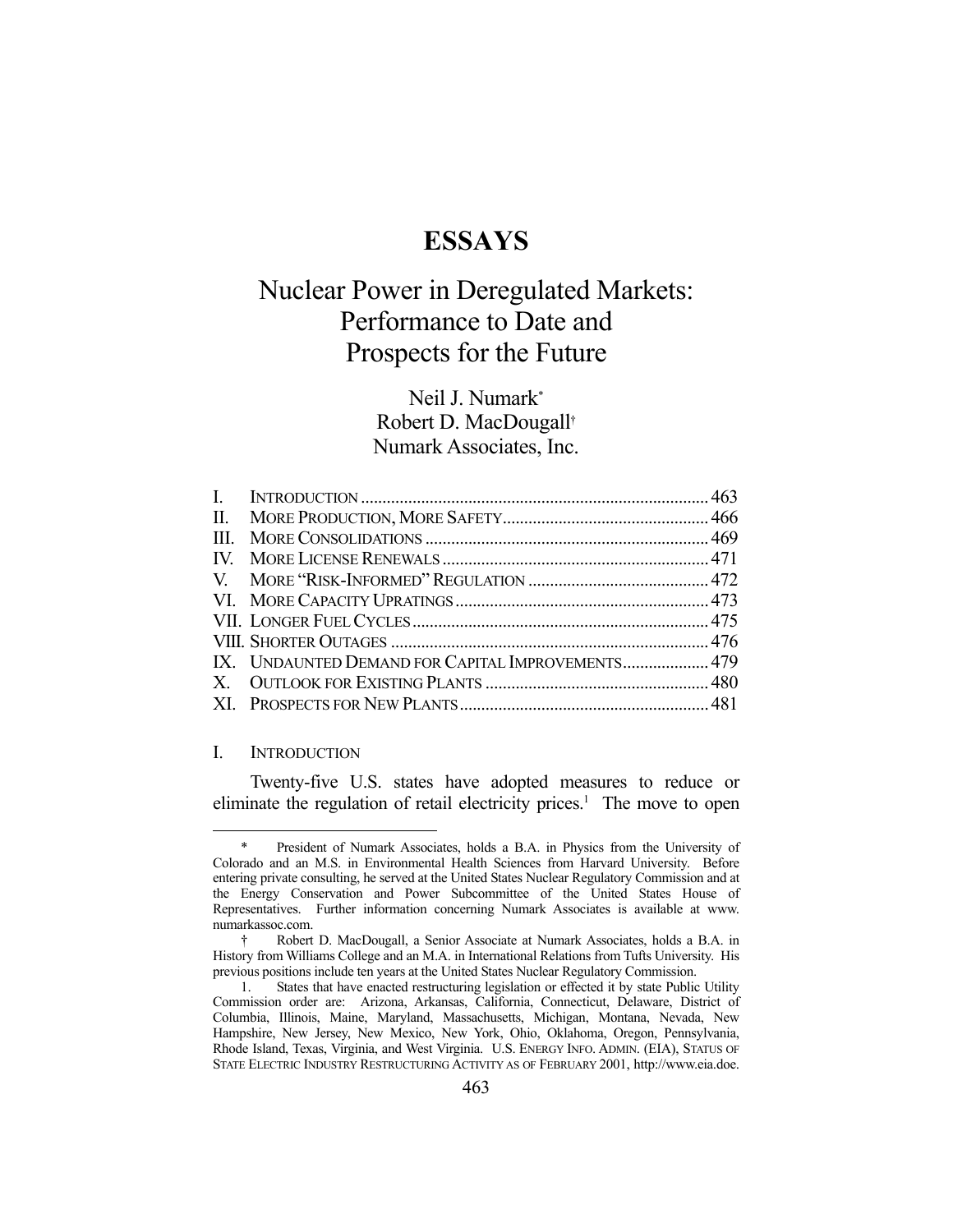market competition among power generators has been painful for consumers and utilities alike in some parts of the country, particularly California, and the pain is probably not over yet. Like the airline, railroad, trucking, natural gas, and telecommunications industries before it, the electric power industry is experiencing shocks in the transition to open markets. Eventually, the deregulation of these other industries did bring lower prices, expanded markets, and a smaller number of bigger, more competitive and more efficient producers and suppliers. Electricity deregulation in the United States is still in the first inning of play, and some worry the future will be darker if deregulation does not offer sufficient incentives for new power plant construction. The benefits of competition, however, in other formerly regulated industries are too apparent for state policymakers to forfeit the game in the power industry now. Despite the recent difficulties in California's partial deregulation of the electric power industry, it appears that the deregulation of U.S. electricity markets is here to stay.

 Eighty-eight of the nation's 103 operating nuclear power plants are located in states moving toward open retail electricity markets. Many of them have substantial "stranded costs"—mainly unpaid debt—likely to be unrecoverable from power generation revenues at expected prices in competitive markets.<sup>2</sup> But contrary to the fears of the nuclear industry and hopes of its critics, deregulation has not stifled nuclear power in the United States; it even appears to be stimulating the industry's competitiveness. One reason for this surprising turnaround is that many

gov/cneaf/electricity/chg\_str/regmap.html (Feb. 2001) [hereinafter STATUS]; *see also* U.S. NUCLEAR REGULATORY COMM'N, INFORMATION DIGEST 2000, http://www.nrc.gov/NRC/ NUREGS/SR1350/v12/fig017.html (last visited Mar. 15, 2001). Of these, the following states have licensed and operating nuclear power plants: Arizona, Arkansas, California, Connecticut, Illinois, Maryland, Massachusetts, Michigan, New Hampshire, New Jersey, New York, Ohio, Pennsylvania, Texas, and Virginia. *Compare* STATUS, *supra*, and U.S. NUCLEAR REGULATORY COMM'N, INFORMATION DIGEST 2000 EDITION, fig. 17, *at* http://www.nrc.gov/NRC/ NUREGS/SR1350/V12/fig017.html (last visited Apr. 1, 2001) [hereinafter INFORMATION DIGEST]. The nuclear units in these states account for 49 of the 103 now licensed and operating nationwide.

In addition, according to the above EIA report, the following states with licensed and operating nuclear plants have ongoing Commission or legislative investigations of restructuring proposals: Florida, Iowa, Louisiana, Minnesota, Mississippi, Missouri, North Carolina, South Carolina, Vermont, Washington, and Wisconsin. *Compare* STATUS, *supra*, and INFORMATION DIGEST, *supra*. These states account for an additional twenty-nine units, bringing the total number of operating plants currently affected by existing or potential state deregulation initiatives to eighty-eight, or slightly more than 85% of the total U.S. fleet.

 <sup>2.</sup> Capital costs that were approved by state utility regulators during the regulated market era as prudent investments for reliable service, but that are no longer expected to be recoverable at lower unregulated prices, are referred to as "stranded costs." Michael T. Maloney et al., *On Stranded Cost Recovery in the Deregulation of the U.S. Electric Power Industry*, *at* http://sixmile.clemson.edu/topics/nrj.htm.(last visited Mar. 15, 2001).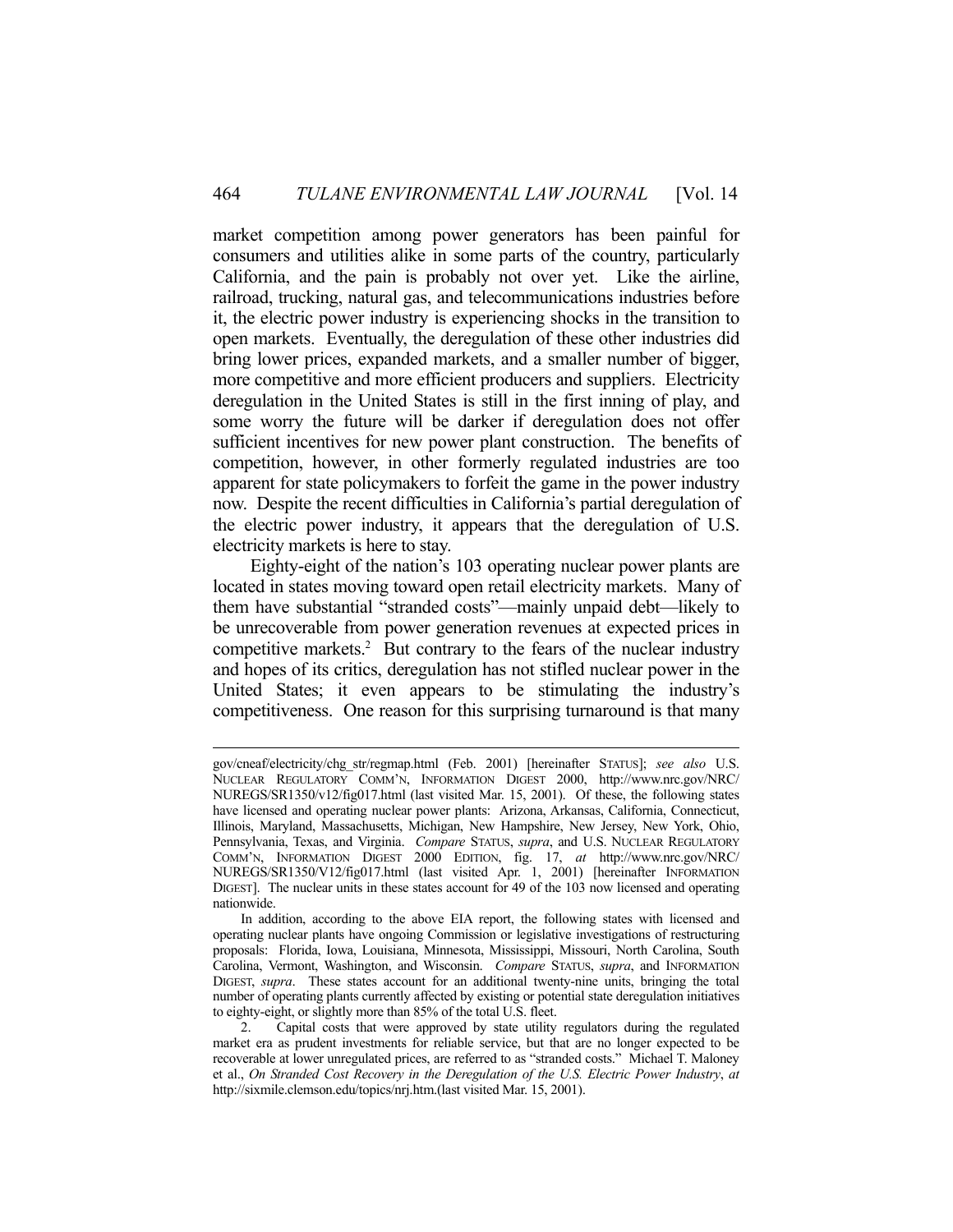state regulators have permitted utilities to recover more stranded costs than originally expected, through higher regulated rates during longer transitions to open markets. But the regulatory good news is only part of the story. By almost any measure, nuclear plants in the United States are more productive, more efficient, cheaper to operate and maintain, and safer than they were even five years ago, at the threshold of the retail competition era.

 Nuclear plants have also become more valuable and more likely to keep operating. In many cases, traditional utilities, with integrated generation, transmission and distribution functions, are breaking apart. Additionally, the component parts are then consolidating through mergers and buyouts into new and larger unregulated power generating companies (gencos) and still-regulated transmission/distribution utilities. As part of this restructuring, several nuclear units have already changed hands and more are currently on the auction block. Acquisition prices have increased almost tenfold in the past year and a half, and about 60% of all U.S. plants are now affected by current or planned acquisitions, mergers, joint operating companies, or some other form of consolidation. As the economics of existing nuclear plants have improved, and the United States Nuclear Regulatory Commission (NRC) has granted timely life extensions, many more plant owners are preparing to seek renewal of their operating licenses for up to twenty years beyond their original forty-year terms.<sup>3</sup> The United States Department of Energy recently told Congress that "the overwhelming majority" of the country's 103 currently operating reactors will continue operation under extended licenses "well past 2030."4

 In the meantime, utilities are taking advantage of the NRC's more flexible "risk-informed, performance-based" regulatory posture to apply for relief from overly conservative requirements that can be shown through accepted probabilistic risk assessment (PRA) techniques to have minimal safety benefit. Based on these techniques, the NRC has stepped up its approvals of licensees' applications to uprate their plants' maximum thermal capacity. Altogether, NRC-approved power uprates added 2200 MW of capacity between 1988 and 1999, according to a recent Nuclear Energy Institute (NEI) survey, and licensees currently plan to

 <sup>3.</sup> Robert D. MacDougall, *U.S. Nuclear Power—Can Competition Give It Renewed Life?*, NUCLEAR ENG'G INT'L,June 1999, at 34-37.

 <sup>4.</sup> *National Energy Policy: The Future of Nuclear and Coal Power in the United States: Hearing Before the House Subcomm. on Energy and Power of the Comm. on Commerce*, 106th Cong. 10 (2000) (statement of William D. Magwood, IV, Director, Office of Nuclear Energy, Science and Tech., United States Dep't of Energy).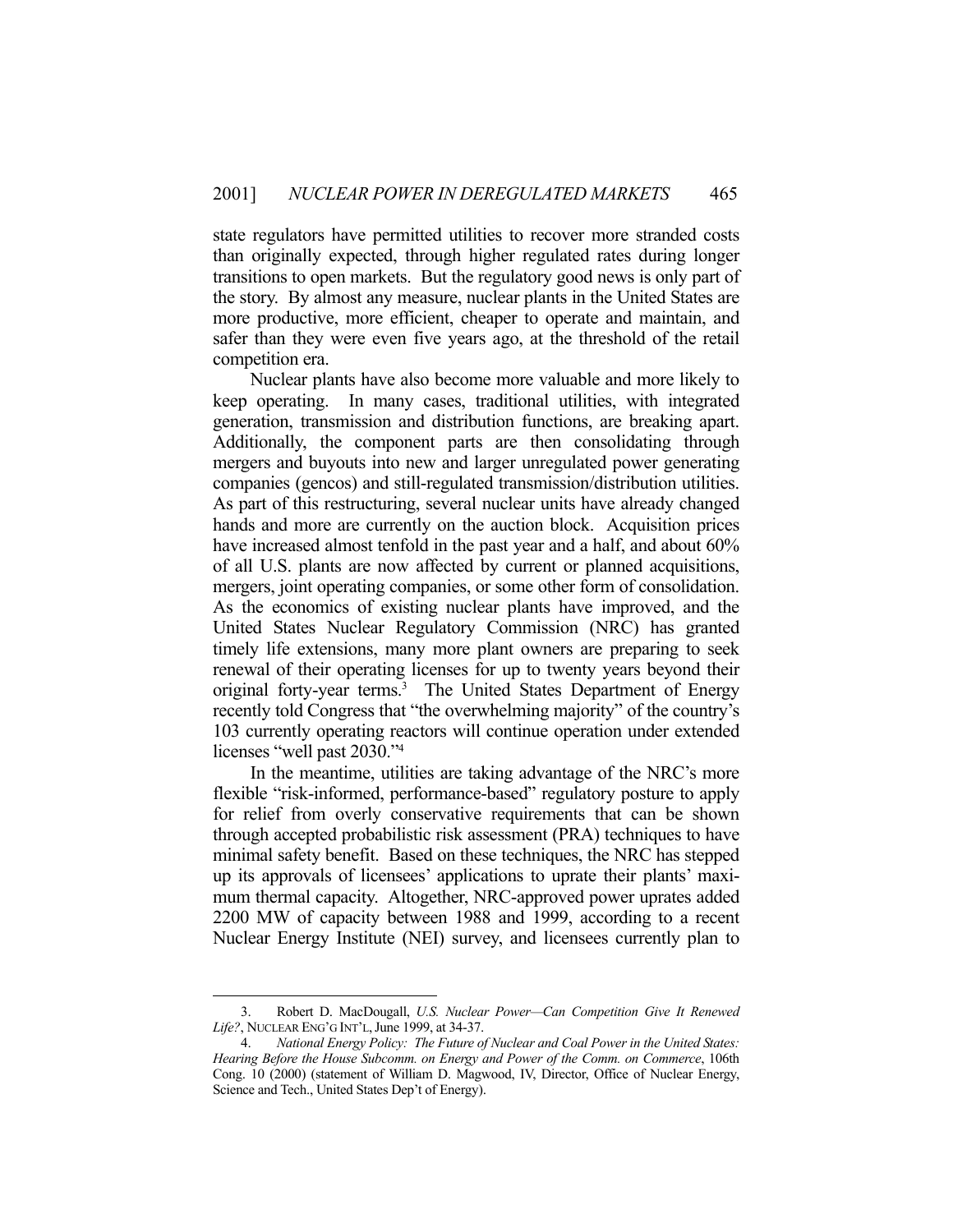seek approval for another 842 MW of capacity upratings.<sup>5</sup> NRC has also allowed many plants more time on-line to generate revenues. The agency now routinely approves higher-burnup fuel reloads that have extended refueling cycles from twelve months to eighteen and twentyfour months.<sup>6</sup>

 Although U.S. electric power deregulation is still at an early stage and significant uncertainties remain, there is good and growing evidence that currently operating nuclear plants may not only survive open competition, but even thrive in it. A few years ago, this turn of events was almost inconceivable to all but the most loyal industry optimists. How did it happen? What have the owners, operators, and suppliers of U.S. commercial reactors done to help make it happen, and what are they planning to do to stay competitive? Even if they succeed, will they want to build new reactors here some day? If so, what kinds of reactors, and when? This Essay examines these questions, and offers provisional answers based on the evidence available so far.

#### II. MORE PRODUCTION, MORE SAFETY

 Capping more than a decade of steady improvements, the overall performance of U.S. nuclear power plants reached record levels in 2000.7 Last year, U.S. plants generated 789 billion kWh, 28 billion more than 1999, and an all-time record in nuclear generation.<sup>8</sup> Commenting on a similar improvement a year earlier, when U.S. nuclear plants increased their output by 54 billion kWh over 1998, Mr. Donald Hintz, the CEO of Entergy Corporation, noted at a recent industry conference that

[t]hat year-to-year boost equaled the output of 6 more 1000 MW plants. At a conservative market-clearing price of 3 cents/kWh, that amounts to an additional \$1.5 billion of cash flow in the nuclear industry—and a \$1.5 billion boost to the nation's economy with only minimal capital investment.<sup>9</sup>

 According to the World Association of Nuclear Operators (WANO), which keeps a variety of operating statistics on reactors worldwide, the trend towards higher economic performance has also gone hand-in-hand

 <sup>5.</sup> NUCLEAR ENERGY INST., U.S. NUCLEAR POWER PLANT OUTPUT: HOW HIGH IS THE CEILING, UPDATE; NUCLEAR INFRASTRUCTURE SUPPORT & INTERNATIONAL PROGRAMS, June 2000, at 3.

 <sup>6.</sup> Interview with Timothy Collins, Division of System Safety and Analysis, Office of Nuclear Reactor Regulation, U.S. Nuclear Regulatory Commission (July 11, 2000).

 <sup>7.</sup> Margaret L. Ryan, *U.S. Nuclear Unites Exceed 87% as 2000 Capacity, Output Set Records*, NUCLEONICS WEEK, Feb. 8, 2001, at 1.

 <sup>8.</sup> *See id.* 

 <sup>9.</sup> Donald C. Hintz, CEO, Entergy Corporation, speech presented at Nuclear Energy Assembly 2000 (May 2000).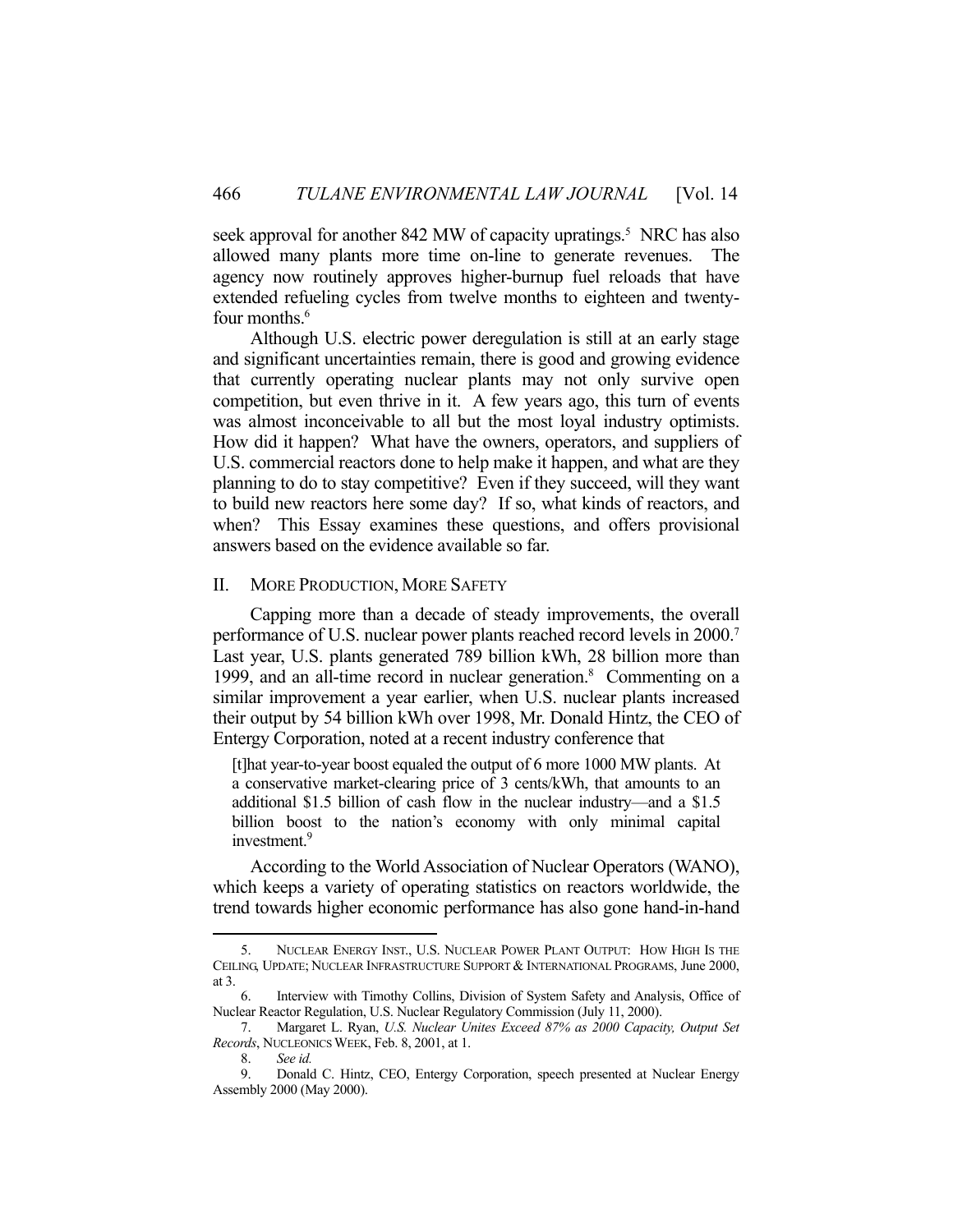with improvements in safety and even waste management. Unplanned shutdowns due to the automatic operation of reactor safety systems, for example, remained at a mean value of zero per reactor year for the second year in a row, down from a median 1.2 scrams per reactor year in 1990.10

 WANO's figures are consistent with NRC's records of significant safety events at U.S. reactors. As of October 1999, the industry-wide yearly average of significant events among operating U.S. plants had declined to 0.03 per unit, down more than an order of magnitude from the 1990 average, and two orders of magnitude from the high of 2.38 significant events per unit in 1985.<sup>11</sup> Collective radiation doses to workers at U.S. nuclear plants have declined to levels at or near the lowest WANO has so far recorded. As the NRC recently stated, "All the evidence suggests that the safety and reliability of the nuclear industry has improved markedly since the late 1980s and early 1990s."<sup>12</sup> NRC data independently confirming these trends appear in the graphs below.

 <sup>10.</sup> *Nuclear Power in the U.S. Stays on Improvement Track*, NUCLEAR NEWS, May 2000, at 27-29.

 <sup>11.</sup> NUCLEAR ENERGY INST., NUCLEAR ENERGY: THE RENAISSANCE REVEALED, A STRATEGIC DIRECTION FOR THE 21ST CENTURY, http://www.nei.org/documents/strategicdirection. pdf (May 2000).

 <sup>12.</sup> U.S. NUCLEAR REGULATORY COMM'N, PRIMER ON NRC REACTOR OVERSIGHT PROCESS, http://www.nrc.gov/OPA/primer.htm (last visited Mar. 14, 2001).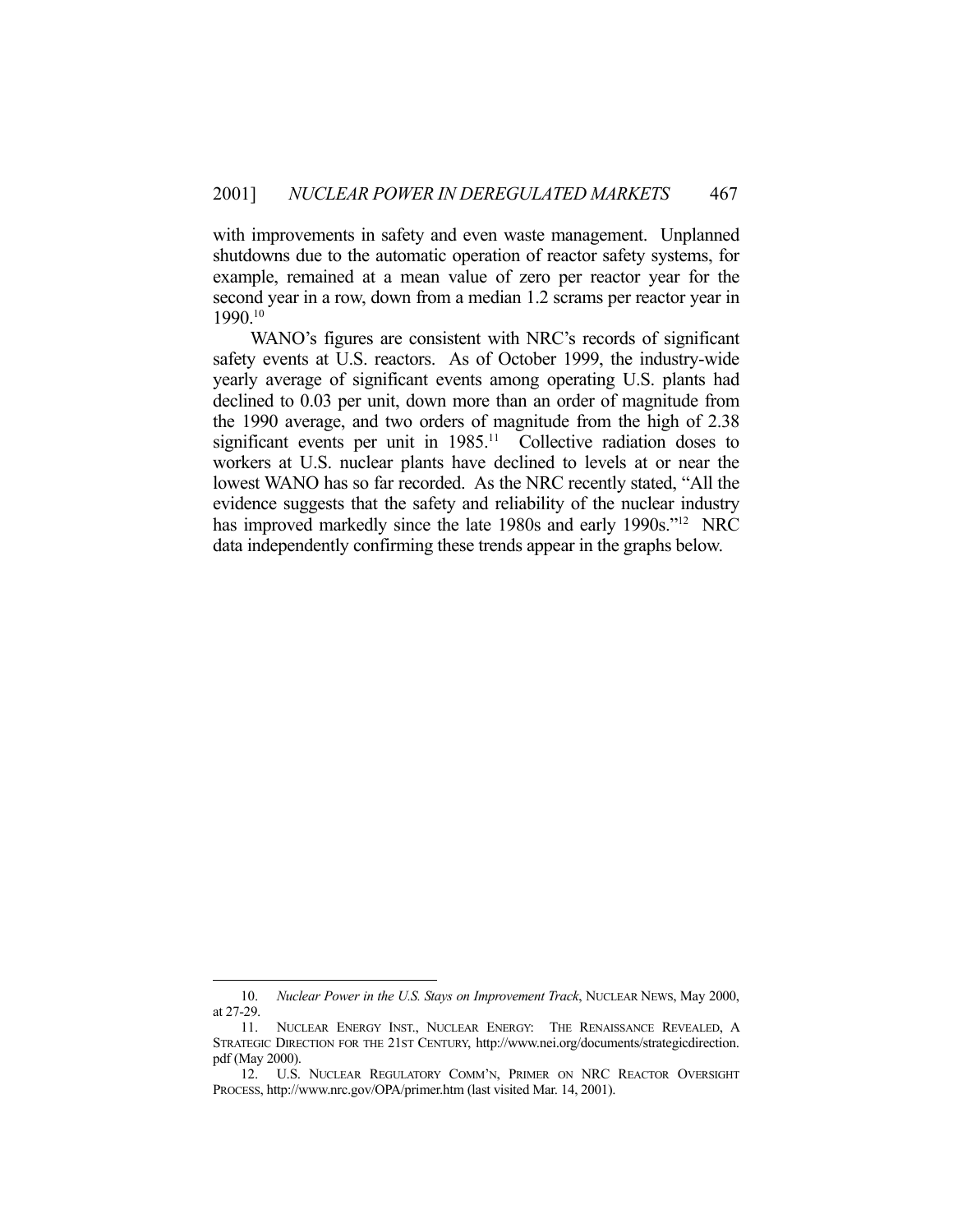*Figure 1*: NRC Performance Indicators; Annual Industry Averages, 1986-1998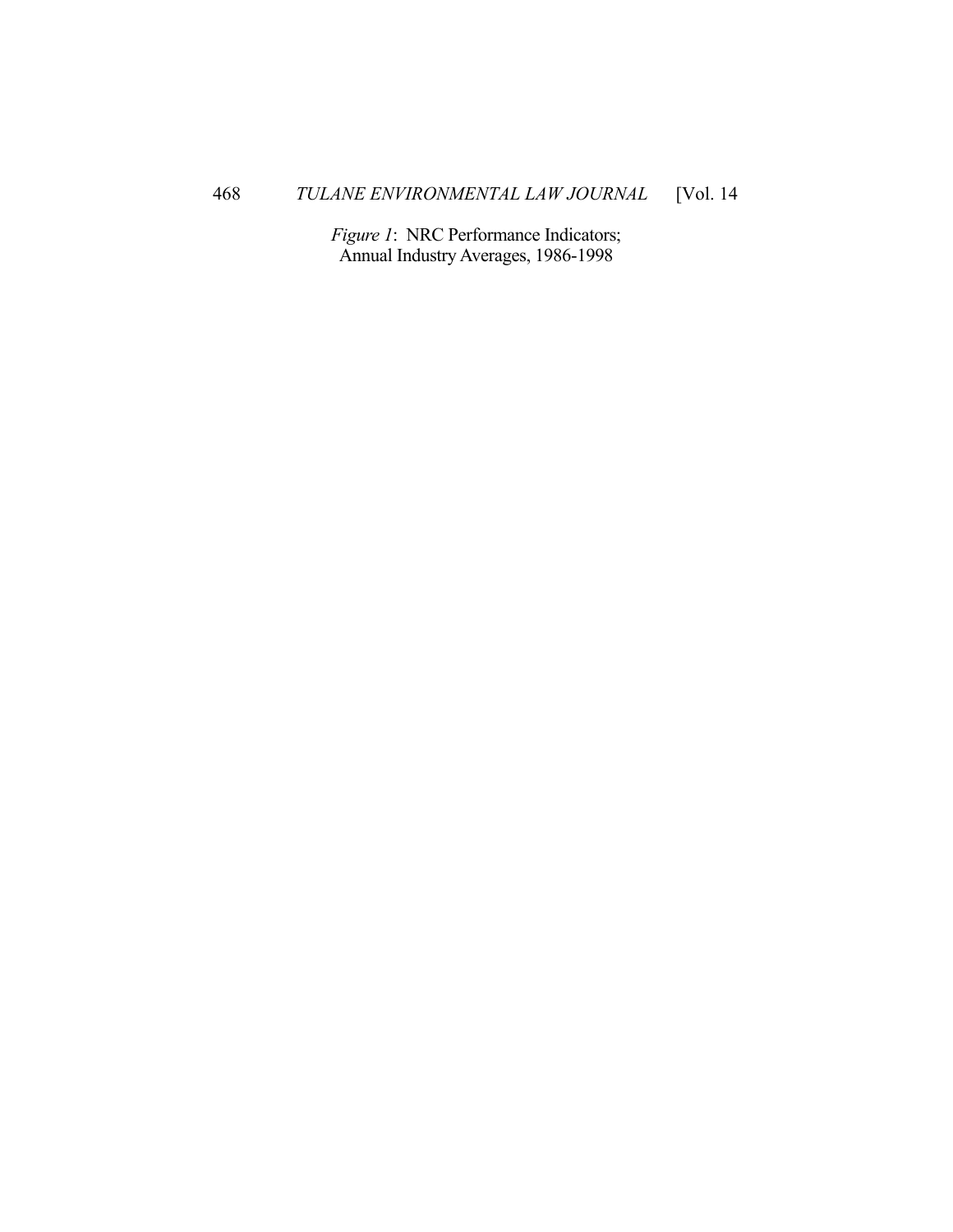One concern the NRC staff has raised about deregulation is that it could "decrease the reliability of the grid and increase the time required to restore electric power following a loss of offsite power (LOOP)."13 Deregulation therefore "could be an important concern in the evaluation of potential [Station Black-Out (SBO)] accidents" and there could be "a potential decrease in the reliability of the offsite power system during the transition period."14

 Although the NRC feels there is likely to be low added risk resulting from grid-related LOOP events due to deregulation, they expect licensees to properly maintain and monitor plant features for coping with LOOP and SBO.<sup>15</sup> "In addition to the appropriate command, control and communication infrastructure with the grid controlling entity," the NRC staff stated that, "existing regulatory controls should ensure the reliability of emergency power generators and the adequacy of protective relays and alarms for the switchyard and emergency buses."16

#### III. MORE CONSOLIDATIONS

 Nuclear plants have also become more valuable. Stable or declining operating and maintenance (O&M) costs make possible, for example, long-term supply contracts with larger industrial customers interested in hedging against the volatility of prices for gas-generated power. In California's competitive market, for example, some large power users recently contracted with nuclear generators at a premium above the market clearing price in order to lock in an assured supply at a firm price, as protection against volatility in the wholesale power market.

 Furthermore, the nuclear industry's large baseload units have yet to be recognized for the value they provide in voltage support and maintaining the reliability and stability of the transmission grid. Under deregulation, traditionally integrated utilities in most states are required to "unbundle" their generation functions from power transmission and distribution services, either by selling their generating operations or separating them into subsidiaries to sell exclusively into markets outside

 <sup>13.</sup> William D. Travers, *Effects of Electric Power Industry Deregulation on Electric Grid Reliability and Reactor Safety*, http://www.nrc.gov/NRC/COMMISSION/SECYS/1999-129SCY. html (May 11, 1999).

 <sup>14.</sup> Domestic Licensing of Production and Utilization Facilities, 10 C.F.R. § 50.2 (2000) (defining "Station Black-out" as "the complete loss of alternating current (ac) electric power to the essential and nonessential switchgear buses in a nuclear power plant (i.e., loss of offsite electric power system concurrent with turbine trip and unavailability of the onsite emergency ac power system)").

 <sup>15.</sup> *Id.*

 <sup>16.</sup> *Id.*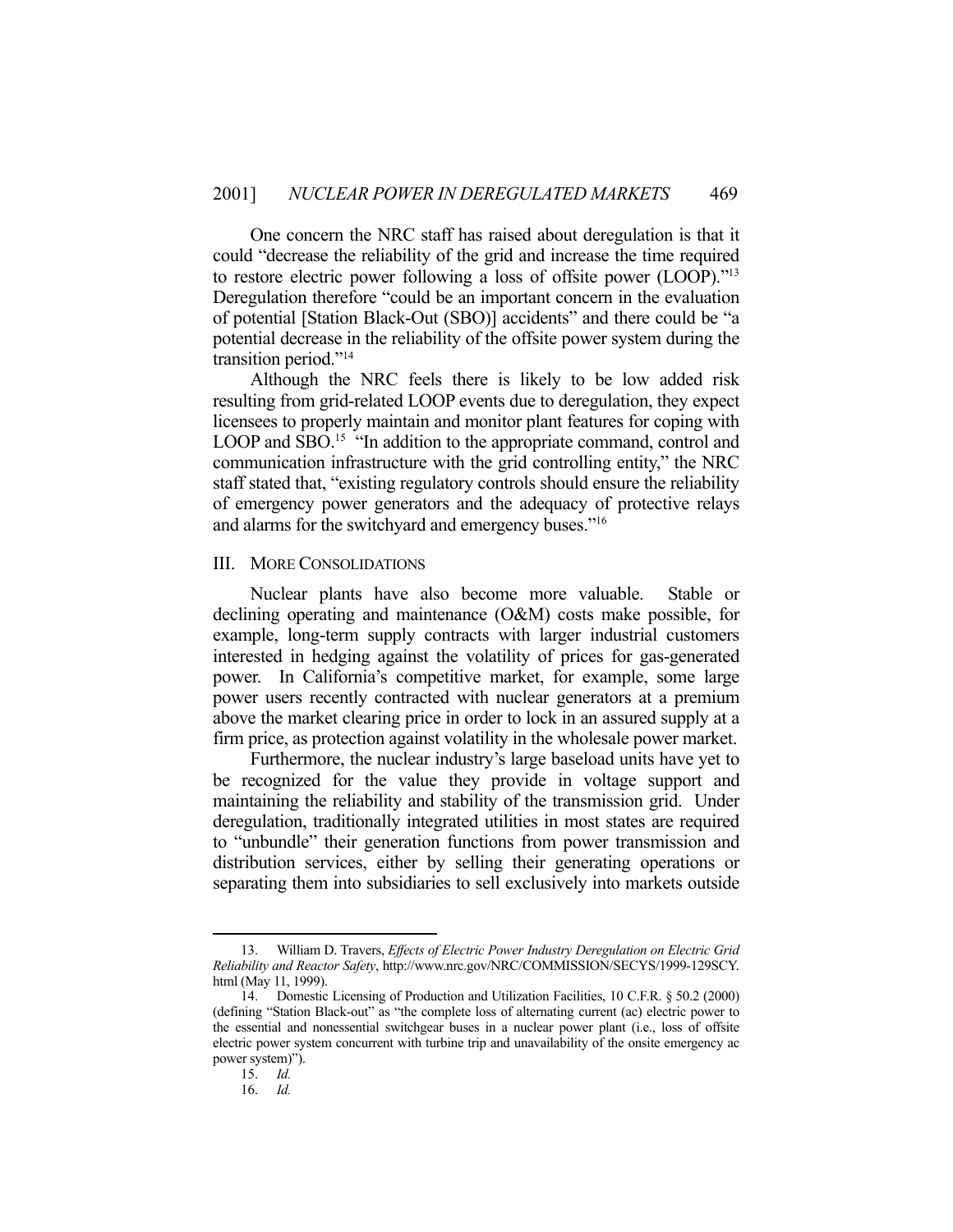their home states.<sup>17</sup> In this coming market, Entergy's Hintz predicts that "we will all see the stabilizing value of twenty-five percent of the nation's power generation. And I think some are going to be very willing to pay for that extra value."<sup>18</sup>

 As the plants' competitive value has become more apparent, so has the value of consolidating their ownership and operation into larger corporate units. Consolidation gives owners and operators more buying power for fuel, parts, and new equipment, and more economies of scale in staffing and spreading fixed costs. As Table 1 below indicates, when current merger plans are completed, the five largest of the twenty-seven emerging reactor operating entities (Exelon, Entergy, Duke, Nuclear Management Company and Southern Nuclear Operating Company) will account for almost half of all U.S. nuclear plants. If the eight-plant STARS (Strategic Teaming and Resource Sharing) alliance of six Midwestern and Southwestern utilities becomes a licensed operating company for these units, just ten U.S. operating companies will control three-quarters of the nation's U.S. reactors. In any case, a majority of the biggest U.S. operators of nuclear plants will no longer be traditional integrated utilities. Their plants will use other companies' transmission and distribution grids to deliver power to far-flung markets with customers that may be several states away.

*Table 1*: The New U.S. Nuclear Powers: Companies/Alliances that Will Be Running the Nation's Nuclear Fleet After All Consolidations Announced to Date Take Effect

| <b>ENTITY</b>                            | <b>NUMBER OF NUCLEAR</b> |
|------------------------------------------|--------------------------|
|                                          | <b>UNITS</b>             |
| Exelon Generation Company <sup>19</sup>  | $20^{20}$                |
| Entergy                                  |                          |
| STARS Alliance <sup>21</sup>             |                          |
| Nuclear Management Company <sup>22</sup> |                          |
| Duke Power                               |                          |

 17. NAT'L ASS'N OF REGULATORY UTIL. COMM'RS, GLOSSARY OF REGULATORY TERMS, http://www.naruc.org/Resources/glossary.htm (last visited Mar. 15, 2001).

 <sup>18.</sup> Hintz, *supra* note 9.

 <sup>19.</sup> Merger of Unicom and PECO Nuclear.

 <sup>20.</sup> This number includes two shutdown units (Zion), as well as four units owned or soon expected to be owned by AmerGen, a joint venture of PECO Nuclear and British Energy.

 <sup>21.</sup> STARS is not an operating company, but an alliance among several operators for improved staffing efficiencies and procurement economies. However, member companies' executive management may decide to form an operating company in the future. Member companies include Ameren/UE Corp., TXU Electric, Pacific Gas & Electric, South Texas Project Operating Co., and Wolf Creek Nuclear Operating Co.

 <sup>22.</sup> A nonowning operator that now holds licenses of nuclear units of participating utilities.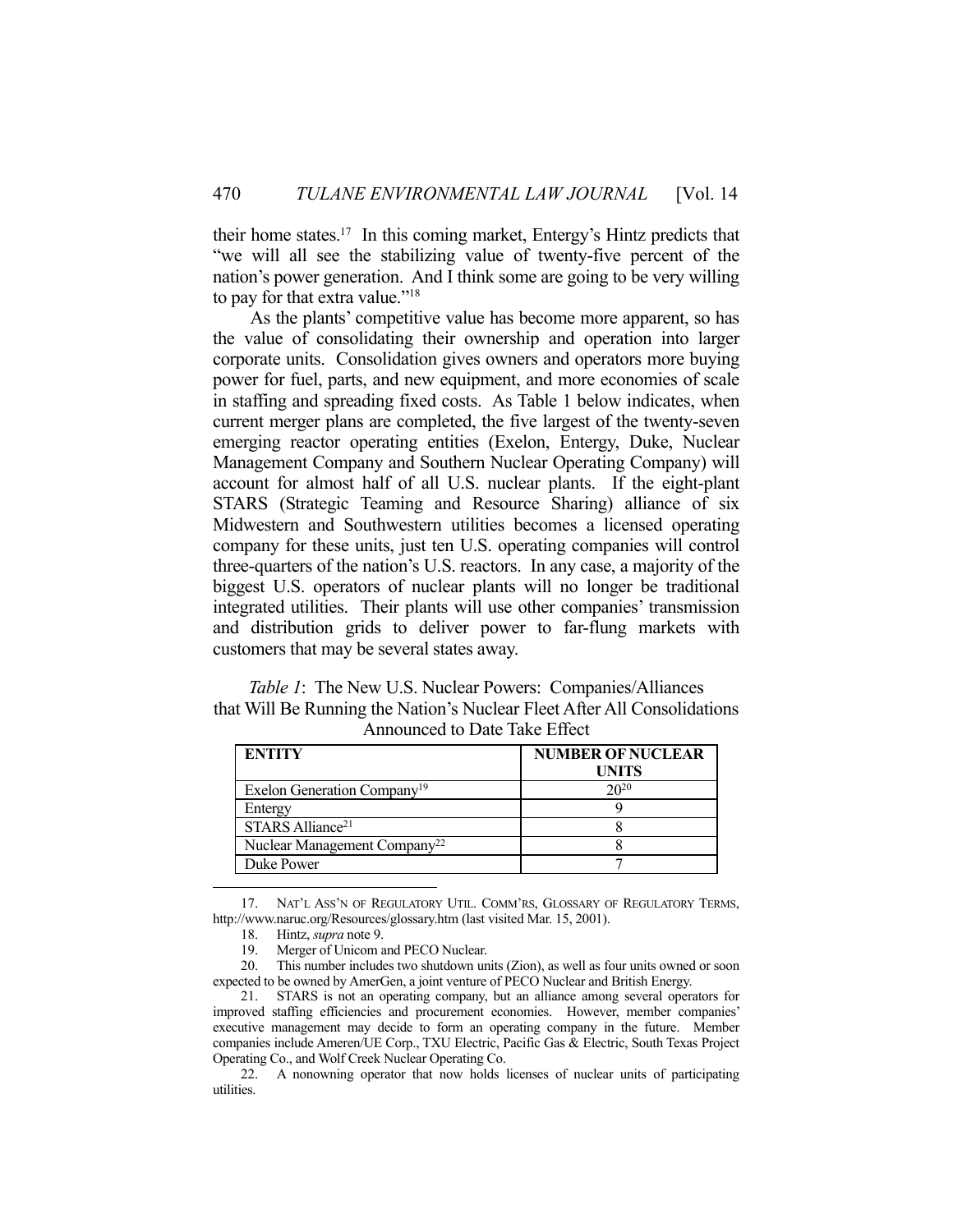| <b>ENTITY</b>                                          | <b>NUMBER OF NUCLEAR</b><br><b>UNITS</b> |
|--------------------------------------------------------|------------------------------------------|
| Dominion Generation                                    | 6                                        |
| Southern Nuclear Operating Company                     | 6                                        |
| Tennessee Valley Authority                             | $6^{23}$                                 |
| Carolina Power & Light/Florida Power<br>Corp.          | 5                                        |
| <b>Constellation Nuclear</b>                           | 4                                        |
| FirstEnergy Nuclear Operating Co.                      | 4                                        |
| FPL Group                                              | 4                                        |
| Arizona Public Service Co.                             | 3                                        |
| Public Service Electric & Gas                          | 3                                        |
| American Electric Power                                | $\mathfrak{D}$                           |
| PPL Corporation                                        | $\overline{2}$                           |
| Southern California Edison/San Diego Gas<br>& Electric | $\mathfrak{D}$                           |
| Detroit Edison                                         |                                          |
| <b>Energy Northwest</b>                                |                                          |
| Nebraska Public Power District                         | 124                                      |
| North Atlantic Energy Service Corp.                    | 125                                      |
| Omaha Public Power District                            | 126                                      |
| Rochester Gas & Electric                               |                                          |
| South Carolina Gas & Electric                          |                                          |

#### IV. MORE LICENSE RENEWALS

 As O&M costs, already comparable to coal-fired baseload capacity, have stabilized at a much lower level over the past several years, more nuclear operators have concluded that it is far cheaper to keep their amortized older nuclear units running than to build new generating capacity. Thus, many plant owners are preparing to seek NRC renewal of their licenses for extended operation up to twenty years beyond the forty-year term of their original licenses. As one utility engineering manager has stated, "It's almost a foregone conclusion that we're going to relicense all our plants. We think it'll be from \$10 to \$15 million a plant to do it. This is way cheaper than building any new capacity."27

 The NRC has already approved life extensions for five units at Calvert Cliffs and Oconee; received applications for license renewal at

 <sup>23.</sup> This number includes one shutdown unit (Browns Ferry). It does not include three partially-completed units (two at Bellefonte and one at Watts Bar).

 <sup>24.</sup> The Nebraska and Omaha Public Power Districts have established a joint task force to consider the possible formation of a joint operating group. The task force will report to the two boards by April 2001.

 <sup>25.</sup> This company has units currently up for sale.

 <sup>26.</sup> *See supra* note 24.

 <sup>27.</sup> Telephone Interview with Engineering Manager, Entergy Corp. (July 20, 2000).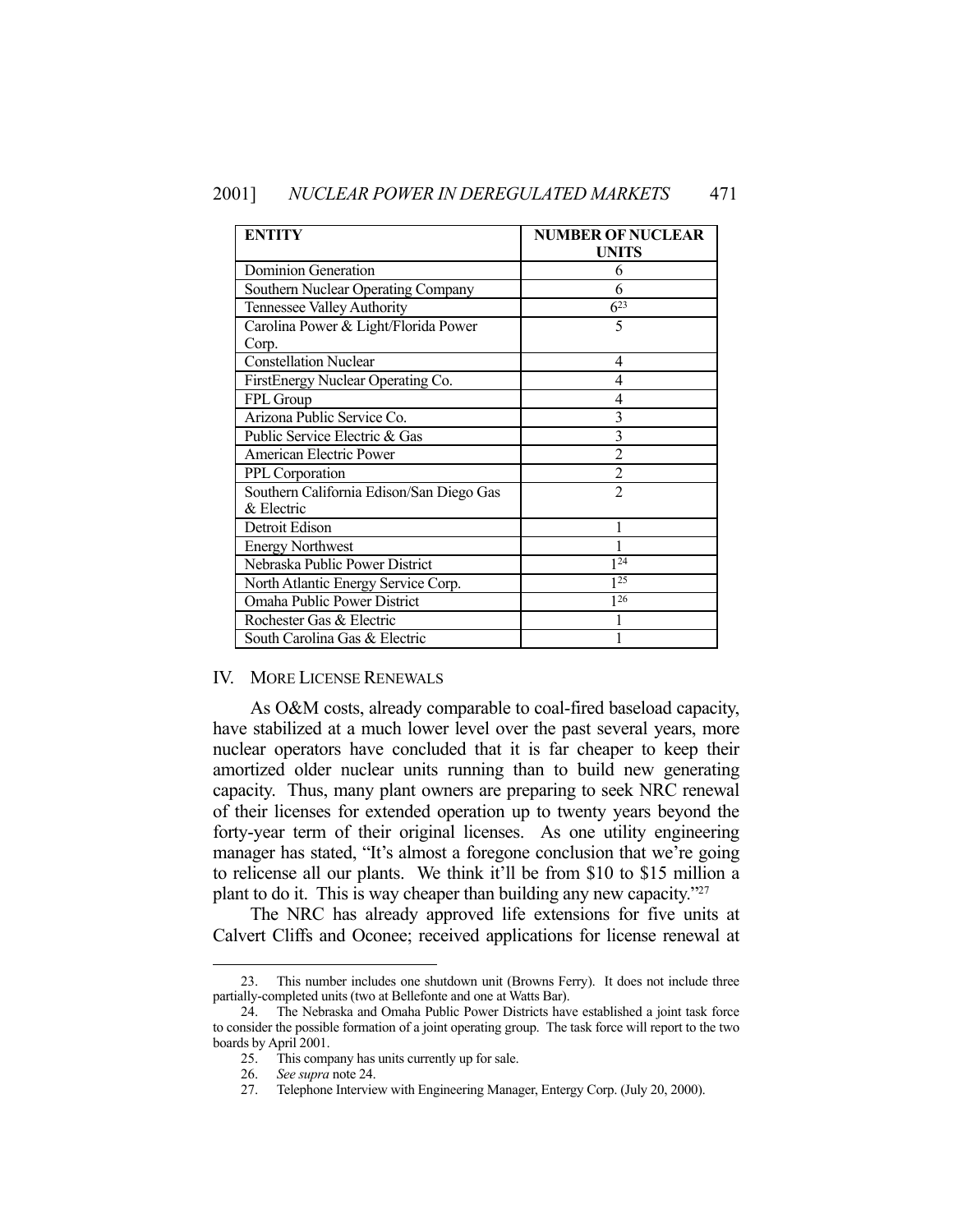five more units; and released firm dates for renewal applications for twenty-eight more over the next three years.<sup>28</sup> It has also reported receiving confidential tentative dates for sixteen more units, and utility expressions of interest in preparing applications for yet another fortythree units.29 This makes a total of ninety-seven of the 103 U.S. units now under consideration for license renewal—a propor-tion that would have been considered almost delusional only three years ago.

 It is too early to make confident predictions about the ultimate number of U.S. reactors that will be allowed to extend their operating lives. The NRC has not approved an application for any boiling water reactor (BWR), for example, and it is conceivable that a generic agerelated safety issue could still arise that would impede renewal efforts. But by and large, the regulatory uncertainties after successful NRC reviews at Calvert Cliffs and Oconee do not appear to be unmanageable to these operators. The economics of continued reactor operation are too compelling for them to abandon lightly their current pursuit of reactor life extensions.

#### V. MORE "RISK-INFORMED" REGULATION

 Nuclear operators are also taking advantage of NRC's more flexible "risk-informed, performance-based" regulatory posture to apply for relief from overly conservative requirements that can be shown through accepted PRA techniques to have minimal safety benefit. The NRC's commitment to the implementation of risk-informed regulation has been an important development in U.S. reactor regulation that has enhanced the competitiveness of existing plants.

 Until the past few years, the NRC established safety requirements based largely on a deterministic approach, under which a safety problem is assumed to occur if it can be shown that the problem can occur. This deterministic approach to regulatory decision-making took little account of the consequences of any particular equipment failure or human error, and even less of the probability of these events. Thus, significant resources have been spent on safety risks that may be insignificant.

 In contrast, risk-informed regulation considers insights about the probability and consequence of a potential safety problem, together with other factors, in establishing agency requirements. According to a 1999 NRC White Paper on risk-informed regulation, its purpose is to "focus

 <sup>28.</sup> U.S. NUCLEAR REGULATORY COMM'N, LICENSE RENEWAL—STATUS OF APPLICATIONS AND INDUSTRY ACTIVITIES, *at* http://www.nrc.gov/NRC/REACTOR/LR/index.html (last updated Feb. 9, 2001) (look under "Status of Applications and Industry Activities").

 <sup>29.</sup> *See id.*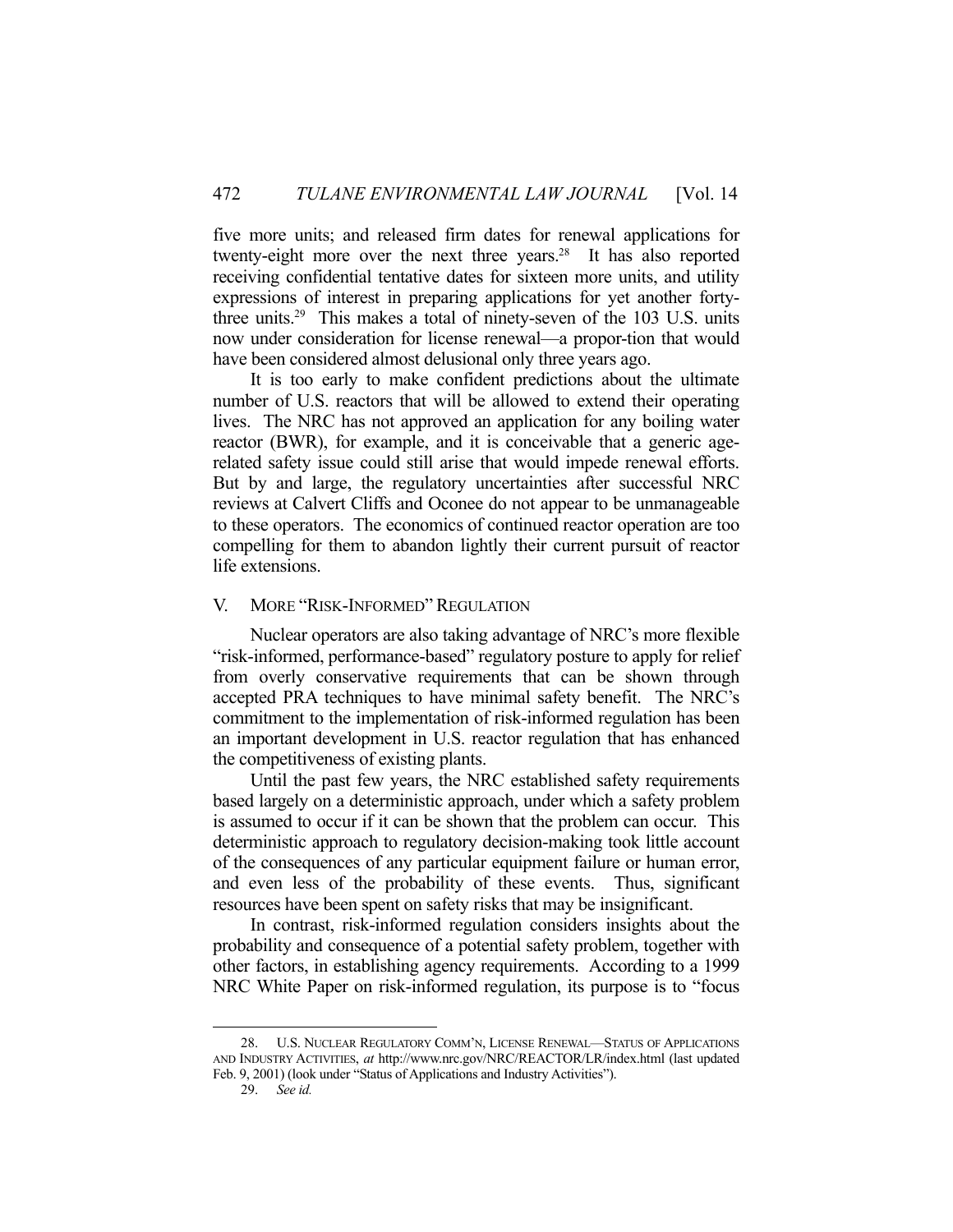licensee and regulatory attention on design and operational issues commensurate with their importance to health and safety."30 Riskinformed regulation also provides, among other things, a logical way of setting regulatory priorities "based on risk significance, operating experience, and/or engineering judgment."31 Thus, as the Commission itself acknowledged in the 1999 White Paper, risk-informed regulation can be used "[w]here appropriate . . . to reduce unnecessary conservatism in deterministic approaches."32

 Plant maintenance is a major area where the industry sees opportunities to reduce operating costs by reducing this "unnecessary conservatism."33 Utilities are cooperating to improve the quality and widen the application of PRA to other areas of plant operation, and have already received relief from costly NRC requirements for in-service inspection and testing that have marginal payoffs in risk reduction.

#### VI. MORE CAPACITY UPRATINGS

 One recently issued NRC regulation is a good example of the agency's new alertness to opportunities to improve nuclear plants' competitiveness with minimal safety impacts.<sup>34</sup> The rule allows reactor licensees to reduce the assumed power level used in evaluating emergency core cooling system (ECCS) performance. By permitting licensees to assume that less power needs to be held in reserve for the operation of the ECCS, this rule effectively permits plant operators to sell more power than the maximum rating approved in the original license. The new rule can now be used by all 103 operating U.S. plants for a 1% power uprate at minimal cost. NEI estimates that this represents an additional 970 MW of capacity fleetwide.<sup>35</sup>

 As the NRC announced, the final rule "allows interested licensees to pursue small, but cost-beneficial power uprates and reduce regulatory

 <sup>30.</sup> U.S. NUCLEAR REGULATORY COMM'N, WHITE PAPER ON RISK-INFORMED, PER-FORMANCE-BASED REGULATION, http://www.nrc.gov/NRC/COMMISSION/VOTE/1998-144vtr. html (Feb. 24 1999).

 <sup>31.</sup> *Id.*

 <sup>32.</sup> *Id.* 

 <sup>33.</sup> *Id.*

 <sup>34.</sup> U.S. NUCLEAR REGULATORY COMM'N, WEEKLY INFORMATION REPORT—WEEK ENDING JANUARY 29, 1999, http://www.nrc.gov/NRC.COMMISSION/SECYS/1999-037scy.html (Feb. 4, 1999).

 <sup>35.</sup> NUCLEAR ENERGY INST., U.S. NUCLEAR POWER PLANT OUTPUT: HOW HIGH IS THE CEILING, UPDATE; NUCLEAR INFRASTRUCTURE SUPPORT & INTERNATIONAL PROGRAMS, June 2000, at 3.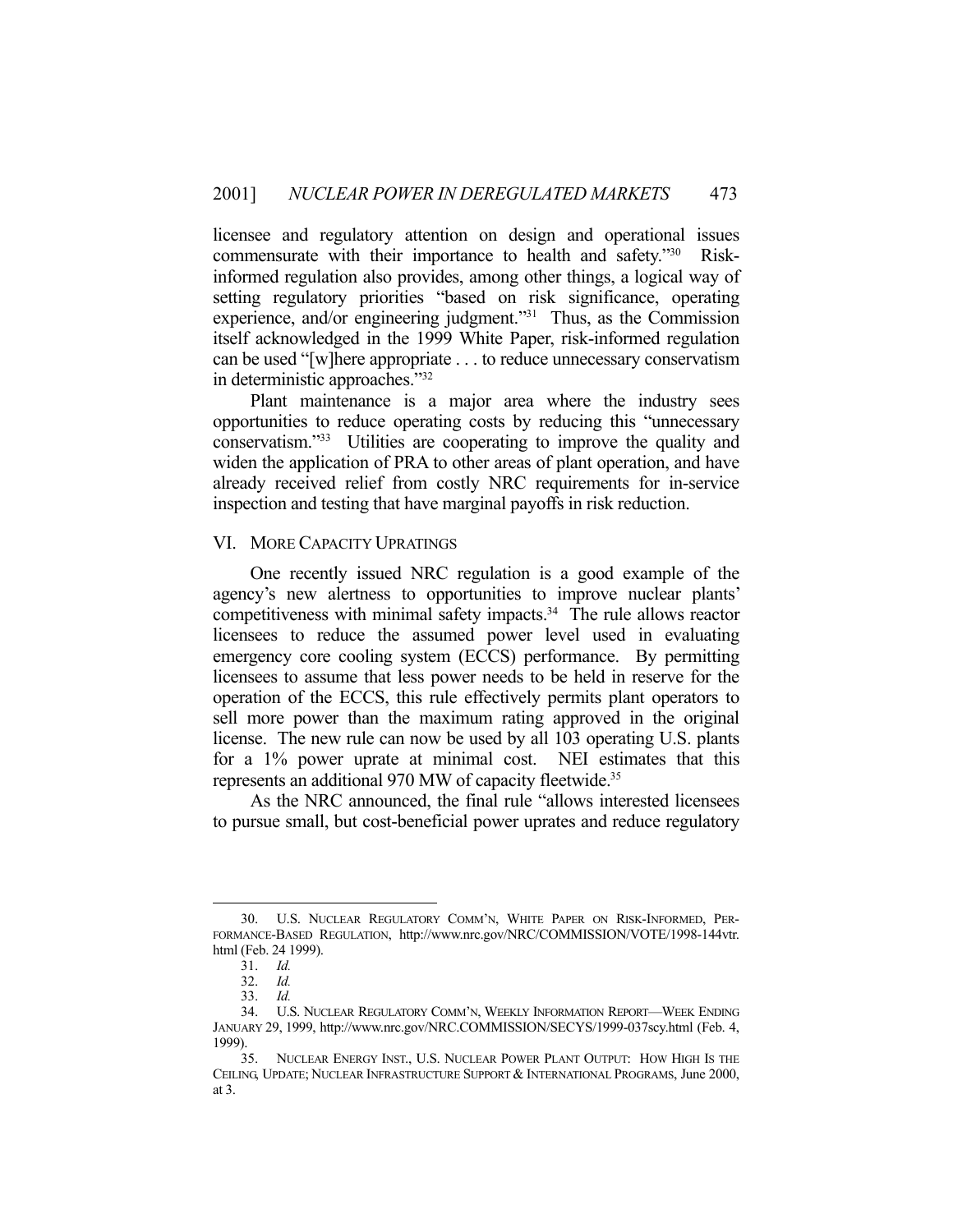burden without compromising the safety margin of a facility."<sup>36</sup> Arguably, the agency's willingness to devote its resources to reducing regulatory burdens would probably not have been possible before the prospect of electricity price deregulation put the industry's economic future at stake.

 "The constraint [on further power uprates] isn't NRC," says Vincent Gilbert, NEI's project manager for benchmarking the best nuclear plant practices for industry-wide adoption.37 "Everybody knows [plant managers have] got to go after their [capacity] margins to compete," he added, and the 1% ECCS-related uprate is just "the minimum."38 The industry's problem now is that it doesn't know where the maximum safe margin reduction is. One company has asked the NRC for a 16% power uprate "just to see where the real margin is."<sup>39</sup>

 How far can these margins be reduced and still maintain adequate safety protection? Only more analysis will tell. When U.S. plants were first licensed to operate, "we were pretty conservative," says NRC reactor regulator Timothy Collins.40

We didn't have the operating experience and analytical capabilities we have now, and plants were licensed at lower power levels than they needed to be. [Reactor] equipment was designed and warranted for higher power levels, and now [utilities] are just taking advantage of those conservative margins in the original licenses.<sup>41</sup>

Collins further stated that most licensees are now trying to do things to "flatten" the distribution of thermal power within the reactor core to demonstrate that the plant can produce more power without nearing design limits for fuel and reactivity. But typically, at some point, further power uprates will be limited by the size of the plant's turbine. Collins emphasized this point by stating that "[t]hat's the biggest cost driver."<sup>42</sup>

 The following table summarizes past and pending NRC approvals of uprated thermal power limits:

 <sup>36.</sup> U.S. NUCLEAR REGULATORY COMM'N, WEEKLY INFORMATION REPORT—WEEK ENDING JUNE 2, 2000, http://www.nrc.gov/NRC/COMMISSION/SECYS/2000-0124scy.html, Enclosure F (June 8, 2000).

 <sup>37.</sup> Telephone Interview with Vincent Gilbert, Benchmarking Projects Coordinator, Nuclear Energy Institute (July 3, 2000).

 <sup>38.</sup> *Id.* 

 <sup>39.</sup> *Id.*

 <sup>40.</sup> Collins Interview, *supra* note 6.

 <sup>41.</sup> *Id.* 

 <sup>42.</sup> *Id.*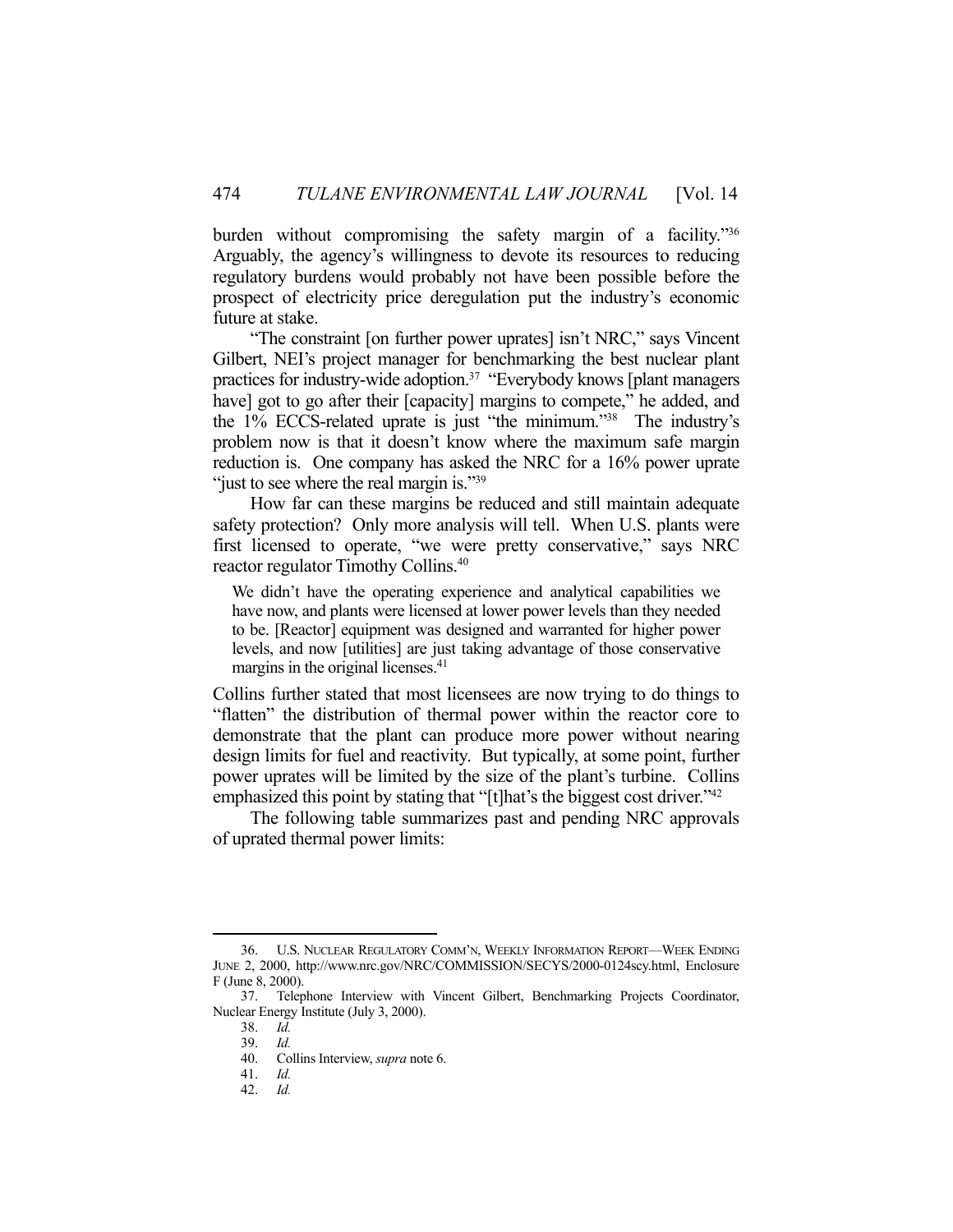| Uprate Percentage (of<br>originally-licensed thermal<br>power limit) | Already Approved | <b>Currently Pending</b> |
|----------------------------------------------------------------------|------------------|--------------------------|
| $>10\%$                                                              |                  |                          |
| $5 - 10\%$                                                           |                  |                          |
| $-5\%$                                                               |                  |                          |

*Figure 3*: Past and Pending U.S. NRC Approvals of Thermal Power Uprates at Operating U.S. Reactors (number of units) $43$ 

#### VII. LONGER FUEL CYCLES

 Numerous utilities are also making better headway in the reduction of outages for refueling and maintenance. To reduce the frequency of refueling outages, more plants are loading fuel designed for extended burnup to permit eighteen-month and even twenty-four-month cycles. More twenty-four-month cores are under consideration, especially by BWR owners, according to NEI staff.

 Under free market conditions, however, the key consideration for fuel cycle management is more likely to be the timing of the cycle rather than its duration. In many areas of the country with major seasonal variations in demand and available supply, the opportunity cost of a refueling outage during the highest price season has a bigger effect on the company's bottom line than the cost of any unused energy in the fuel. In California, for example, it is more beneficial to refuel in the spring, even if this means a shorter fuel cycle than originally planned. The company does this because significant sources of hydropower in spring make the replacement power cheaper and the lost revenue less than in the summer, when the plant can sell power at the highest prices of the year. As Suzanne Phelps, a nuclear fuel specialist at NEI explained, "the cost of power is much more important than the cost of fuel."44

 Phelps cautioned, however, that consolidation of nuclear plant operations may dictate other considerations in fuel cycle management. As fewer companies acquire control of larger fleets of reactors, the availability of trained manpower becomes a more important factor for management decisions on the timing and length of fuel cycles and the management of multiple outages. "When you're an Exelon and you've got maybe fifteen plants, you can't have them all going down [for refueling] at once . . . [i]t would overwhelm your outage management staff."45 Phelps further predicts that organizations with larger fleets of

45. *Id.*

 <sup>43.</sup> Information courtesy of United States Nuclear Regulatory Commission Staff, Sept. 18, 2000.

 <sup>44.</sup> Telephone Interview with Suzanne Phelps, Fuel Cycle Projects Manager, Nuclear Energy Institute (June 30, 2000).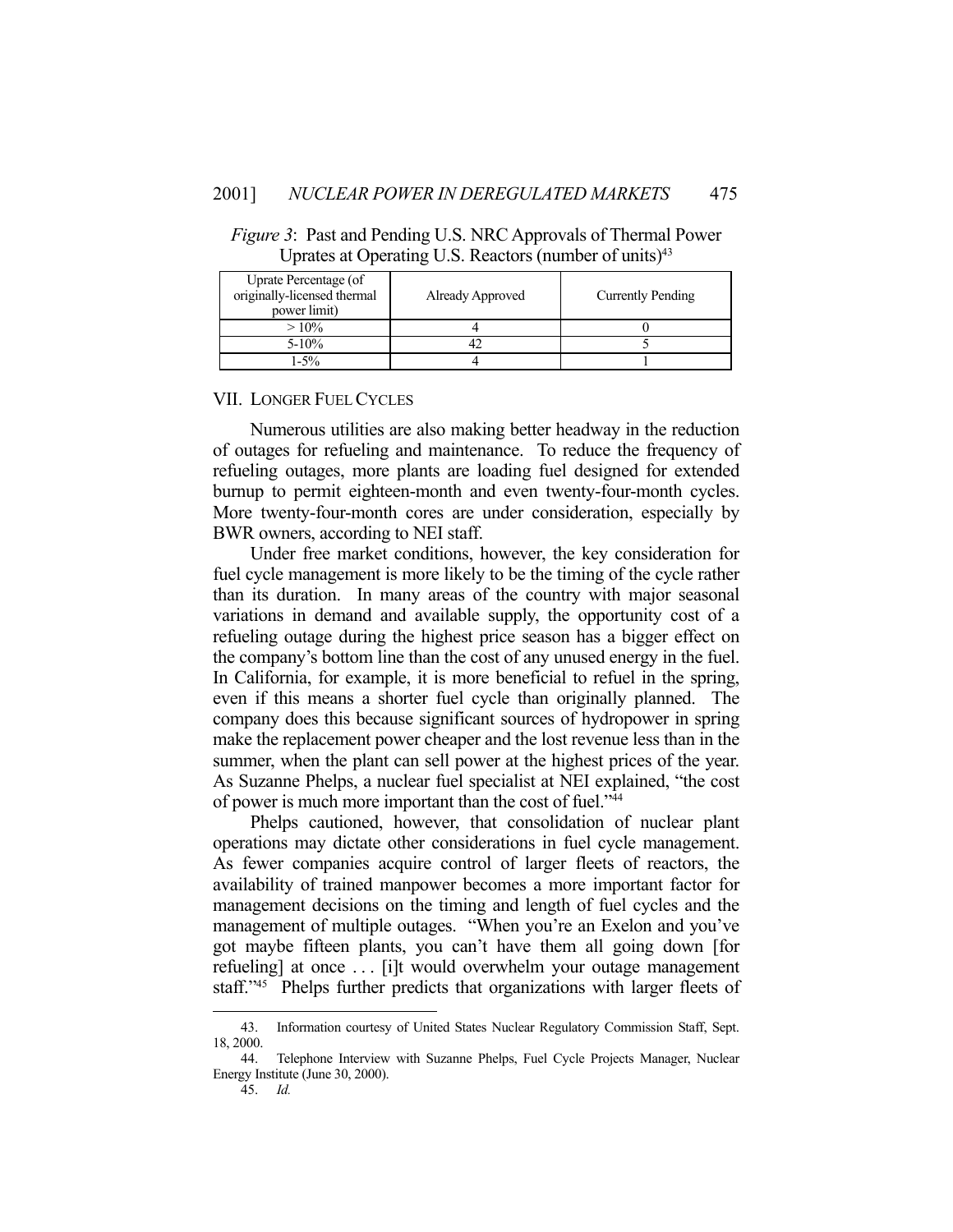reactors will want to buy fuel reloads for differing cycle lengths to stagger outages between spring and fall periods of relatively slack demand.46

 Clearly, NRC does not feel that safety considerations prohibit refueling cycles longer than twelve months. In the past, when the interval between refueling typically was twelve months, the principal limit on longer refueling cycles was not the fuel, but the maintenance and testing of the plant's safety-related equipment, according to NRC's Collins.47 Licensees had to demonstrate that either they could do the maintenance and perform the testing while the plant was on-line, or that the equipment was reliable enough that they did not need to do this work every twelve months. As licensees gathered more operating experience and successfully shouldered these burdens of regulatory proof, they eventually eliminated maintenance concerns as the principal limitation on extending the twelve-month refueling cycle.

#### VIII. SHORTER OUTAGES

 As the time between refueling outages has lengthened, the duration of these outages has also declined significantly. In a recent *Nuclear News* survey of about a dozen U.S. plants that refueled last spring, their time off-line fell from a recent average of sixty days to less than forty.<sup>48</sup> Some plants have achieved eighteen-day outages, and most outage reductions are proving to be at least sustainable, if not improving from year to year.<sup>49</sup> Also, far fewer plants are shutting down for planned maintenance between refuelings. Of the dozen plants surveyed for the *Nuclear News* article on refueling practices, only one has plans for a mid-cycle maintenance outage.50

 The figure below from the Institute of Nuclear Power Operations shows that last spring's outages are consistent with an improving trend of several years' duration.

 <sup>46.</sup> *Id.*

 <sup>47.</sup> *See* Collins Interview, *supra* note 6.

 <sup>48.</sup> *See* R. Michal, *Outage Personnel Describe Concerns and Trends*, NUCLEAR NEWS,

June 2000, at 49-50.

 <sup>49.</sup> *See id.*

 <sup>50.</sup> *Id.* at 50.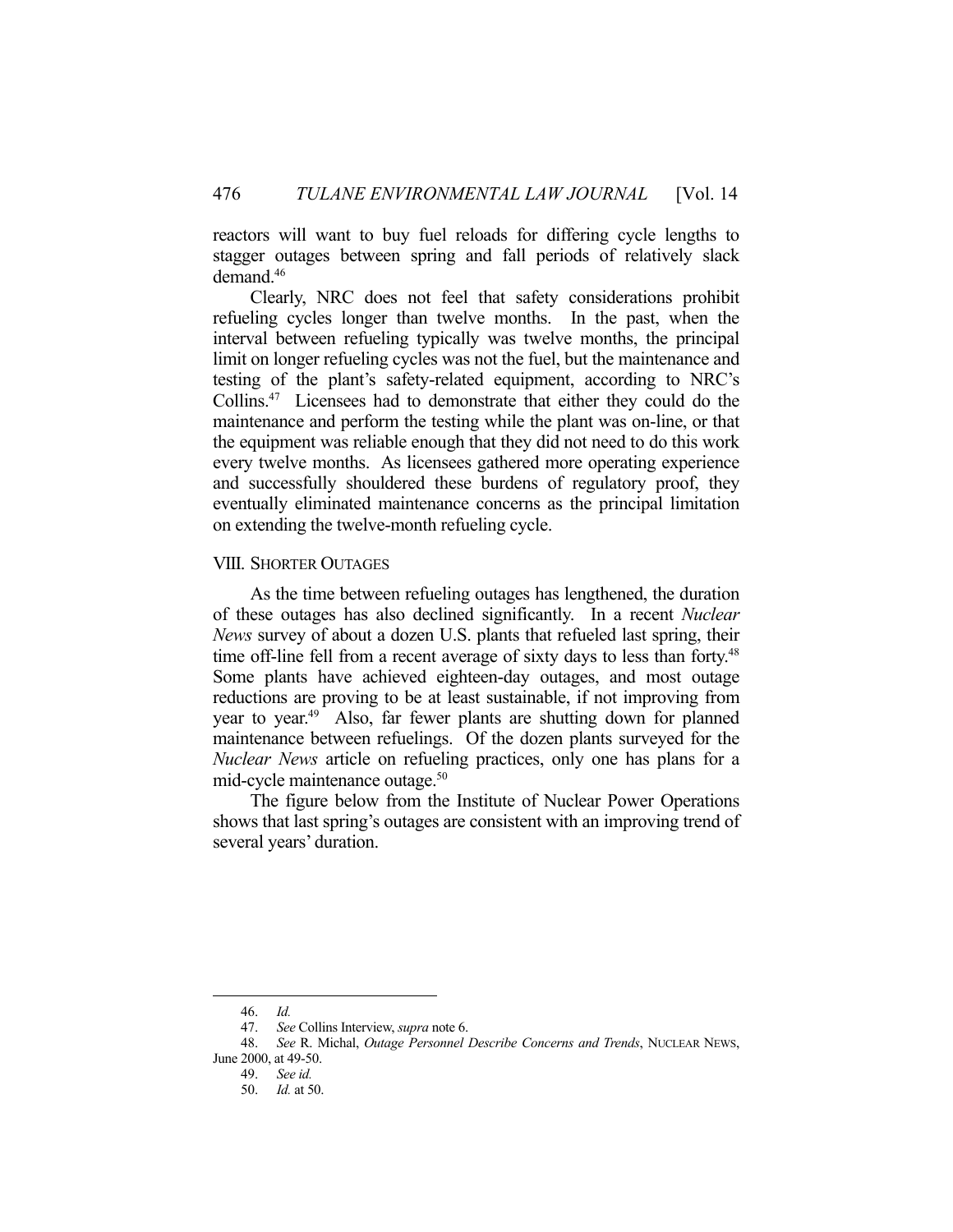

*Figure 4:* **Average Duration of Nuclear Refueling Outages in the United States (1990-1999)**

 Of course, outage managers are not planning to rest on their accomplishments to date. One such manager interviewed in the recent *Nuclear News* survey expects that the industry standard for refueling outages will soon be thirty days or less.<sup>51</sup> Another manager went so far as to predict an average of less than twenty days industry-wide. 52

 Plant managers, however, may not be trying to win a race for the shortest refueling outage. For example, a Duke Power executive in charge of one of its nuclear stations has found that the best results are achieved when the employees focus on the work that needs to be accomplished, rather than the budget available to carry it out or the outage length necessary to perform it.<sup>53</sup> The bottom line is reliability, according to the Duke executive; a more reliable and safer plant is one that has shorter outages and lower costs in the long run.<sup>54</sup>

 The costs of improved outage planning are driving the growing trend toward more sharing of good practices and lessons learned across utilities. Utilities must learn from each other in order to survive.<sup>55</sup> Some managers even credited the restructuring of power markets for the wider industry recognition that, while some nuclear plants may be competing

 <sup>51.</sup> *Id.* at 49.

 <sup>52.</sup> *Id.* at 50.

 <sup>53.</sup> Telephone interview with Duke Power executive (July 24, 2000).

 <sup>54.</sup> *See id.* 

 <sup>55.</sup> Michal, *supra* note 48, at 49.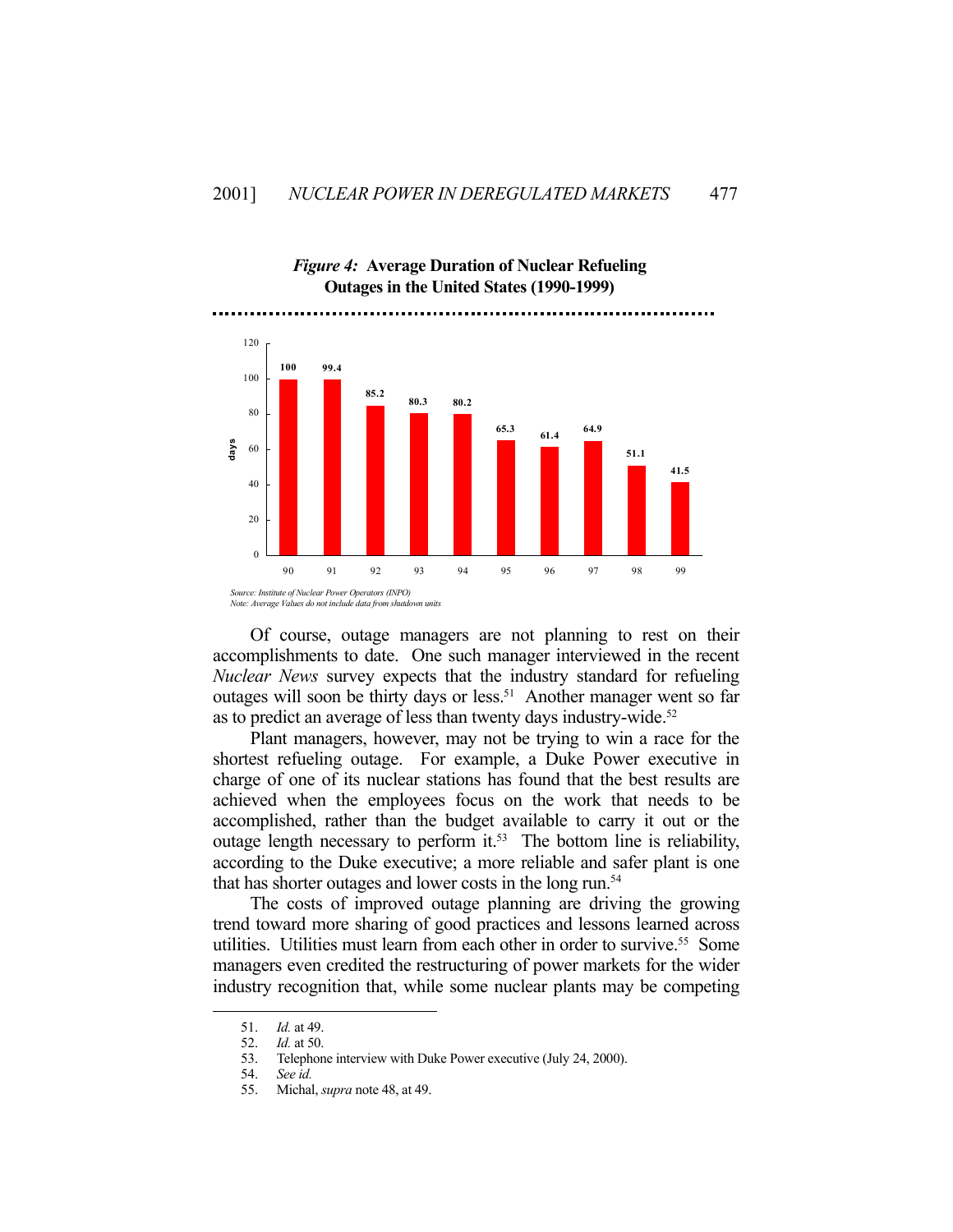with each other, the industry as a whole also has to compete with coaland gas-fired generation. An outage manager stated that "[restructuring] has increased the need to share information, and from what I've seen, all plants have been more than willing to share."56 There are, of course, limits to cooperation among competitors; some plants are keeping outage start dates and durations confidential to protect their utility's financial standing.

 Interestingly, the rising resource costs of outage management may also be contributing to the industry's consolidation by increasing the pressure on utilities with only one nuclear unit. One utility manager surveyed in the *Nuclear News* article said that "single unit stations cannot economically justify a large dedicated outage planning staff and must rely on matrixed resources."57

 Other outage managers surveyed by *Nuclear News* anticipate that as outage durations continue to decline, management focus will increasingly shift from saving time to saving costs.<sup>58</sup> One obvious way to do that is to reduce worker doses. One outage manager predicted that the industry is heading toward a collective dose expectation ranging around 100 person-rem per outage.<sup>59</sup> Other respondents claim that another opportunity for cost-cutting could be preventive maintenance.<sup>60</sup>

 Finally, unplanned outages are focusing attention on improvements in maintenance practices, including early detection, monitoring, and corrective action on system degradation. Because these can best be addressed by sharing information among plant management and staff, equipment reliability is one of the projects in the NEI and Institute of Nuclear Power Operations program to benchmark the best practices of leading plants for adoption by others.

 One NEI benchmarking program manager stated that "[t]here's been a shift toward predictive maintenance, as opposed to preventive maintenance."<sup>61</sup> The manager also noted that "[p]eople are looking to cut back on planned [equipment] rebuilds and looking at using PRA's to try to detect when a system is about to fail, and catching it a few weeks before it actually does."62 More plants are using tomography and vibration analysis technology to provide data for improving these PRAs.

 <sup>56.</sup> *Id.* at 50.

 <sup>57.</sup> *Id.* at 49. A "matrixed" organization uses a common pool of technical expertise for one or more projects managed by members of organizations separate from the technical staff's line organization management.

 <sup>58.</sup> *Id.*

 <sup>59.</sup> *Id.* 

 <sup>60.</sup> *See id.* at 50.

 <sup>61.</sup> *See* Gilbert Interview, *supra* note 37.

 <sup>62.</sup> *Id.*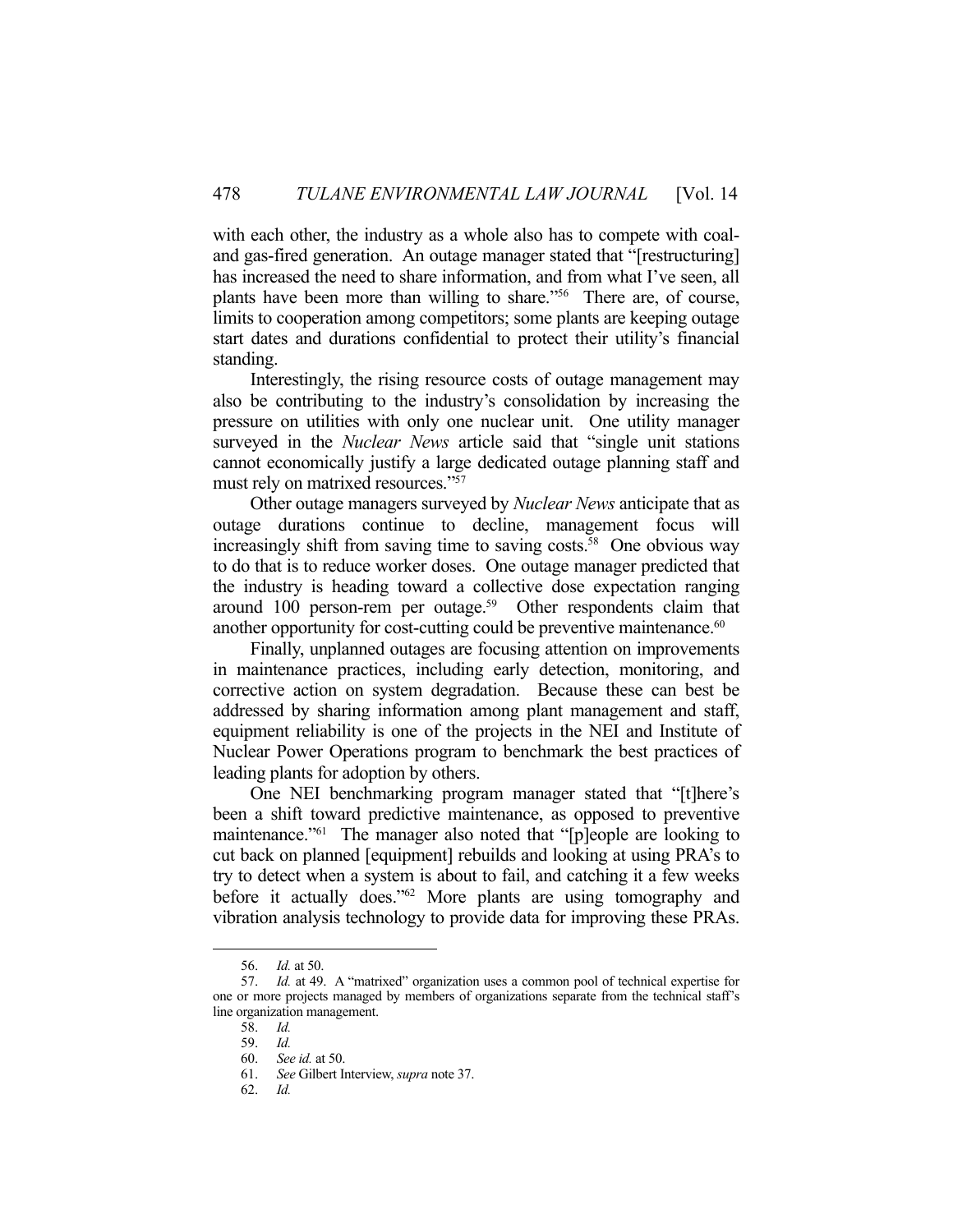These smarter maintenance techniques, however, have yet to obtain NRC approval. "NRC hasn't told us what kind of detailed PRA they want [for these systems], but they've told us, 'We'll know it when we see it.'"63

#### IX. UNDAUNTED DEMAND FOR CAPITAL IMPROVEMENTS

 Multimillion dollar capital equipment investments are evidence that nuclear operators believe the plants will remain competitive under deregulation. New steam generators for PWRs, for example, can reach \$100 million or more per unit in total replacement costs.<sup>64</sup> So far, deregulation has not had any notable chilling effect on utilities' willingness to make these "big-ticket" investments. No reports have been found that a utility is planning a premature shutdown of a PWR because the cost of replacement would make it uneconomic in competitive power markets.

 To the contrary, deregulation may be more likely to increase utility SG investments in order to keep their plants running longer and more efficiently under extended operating licenses. Although such information is generally closely guarded for competitive reasons, at least five utilities have already applied both for license renewal and new steam generator units. At least twenty-two reactors are currently planning steam generator replacements.

 Industry spending on digital instrumentation and controls (I&C) is also expected to increase as NRC approves generic approaches to the certification of software and hardware for use in different reactor designs. Because of their greater ability to process information and initiate protection functions compared to analog systems, digital systems can provide potential improvements in safety and reliability. The industry argued successfully for NRC to recognize this potential in its regulation for the licensing of new reactor designs.

 Spending on software upgrades for new and existing equipment is one of the largest areas of current capital spending at nuclear plants. The U.S. nuclear industry spends about \$1 billion annually on software, and about 18% of this (\$180 million) is for application-specific "embedded" process software in I&C systems.65

 <sup>63.</sup> *Id.*

 <sup>64.</sup> NUCLEAR ENERGY INST., INFOBANK, LONG TERM NUCLEAR POWER PLANT MAIN-TENANCE, http://www.nei.org (July 2000).

 <sup>65.</sup> *See* Gilbert Interview, *supra* note 37.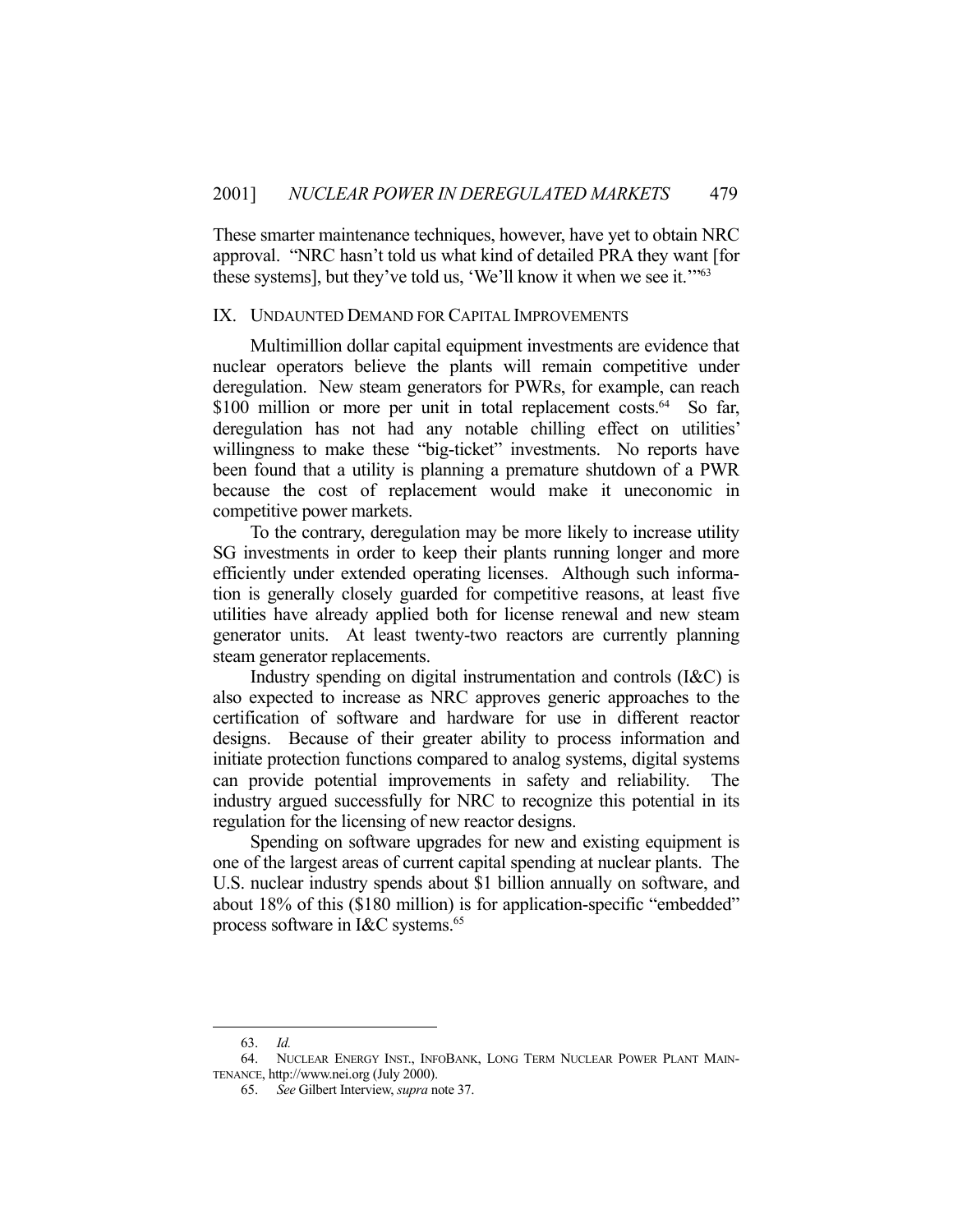#### X. OUTLOOK FOR EXISTING PLANTS

 As good as the U.S. nuclear power industry's performance has been so far, few industry leaders or analysts are ready to say it is good enough for competitive survival. Although U.S. operators last spring lopped twenty hours off average outage times of a year earlier, a Commonwealth Edison executive says the industry will have to cut twenty more and that future outages should not exceed twenty days.<sup>66</sup> The utility's current record is only eighteen days.<sup>67</sup> Similarly, a leading fuel supplier stated at a recent World Nuclear Market annual conference that power generation costs will have to be cut in half, from  $2\not\in$ /kWh to  $1\not\in$ /kWh. Utilities may not agree that such an ambitious goal is achievable. One engineering manager stated that "with the operating improvements we've already got in place, the delta of improvement from future [operating and capital equipment initiatives] is going to be a lot harder to get."<sup>68</sup>

 Some utilities worry that with reactor life extensions, "the business will outlive our current workforce," and plant managers will not be able to find enough nuclear engineers to replace the turnover from retiring ones.69 Other utilities, however, note that U.S. plants typically operate with more workers per megawatt than their European counterparts, and that "staffing will still have to be looked at carefully for cost savings."70 These utilities are also split on the question of managing plant obsolescence: one company engineer worried that many of his plant's former suppliers of original equipment have long since withdrawn from the nuclear business,71 while another anticipated that consolidation would give bigger gencos more buying power against the competing vendors still in the business.<sup>72</sup> The uncertain added costs of long-term spent fuel storage also remain a concern for many plants.

 Nevertheless, nuclear plant managers will continue to seek cost reductions to remain competitive with coal- and gas-fired units. In general, as long as domestic electricity prices continue to be set at the margin by coal- and gas-fired generation, and significant nuclear safety incidents remain a thing of the past, the economics look good for continuing to run nuclear units as maximally and as long as NRC will allow. Due to risk-informed NRC regulation, the NRC is allowing more

 <sup>66.</sup> *Nuclear Competitiveness*, NUCLEONICS WEEK, June 22, 2000, at 3.

 <sup>67.</sup> *Id.* 

 <sup>68.</sup> Interview with Senior Official, Engineering Group, Carolina Power & Light (CP&L) (July 20, 2000).

 <sup>69.</sup> *Id.*

 <sup>70.</sup> Entergy Interview, *supra* note 27.

 <sup>71.</sup> *See* CP&L Interview, *supra* note 68.

 <sup>72.</sup> *See* Entergy Interview, *supra* note 27.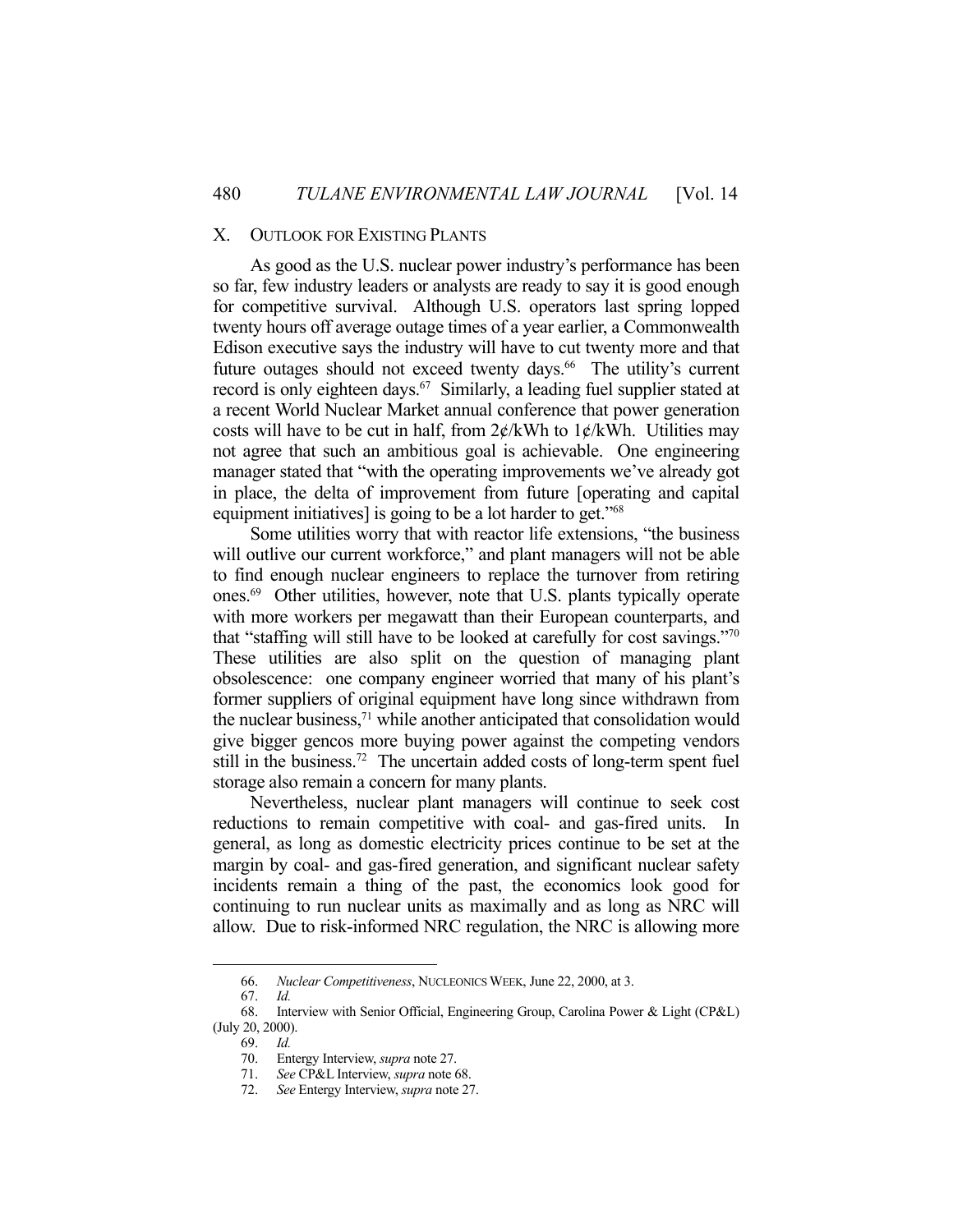opportunities for licensees to press these limits. This means, in turn, that there should be a continuing healthy demand for operating initiatives and capital improvements that can be shown to improve performance without a safety penalty.

#### XI. PROSPECTS FOR NEW PLANTS

 Some industry observers, if they are willing to hazard a prediction at all, believe that the day when a U.S. utility will order a new nuclear power plant is still at least a decade away. Others, including NEI President Joe Colvin, are convinced that a new order may be no more than five years away.73 Colvin recently disclosed that NEI and five U.S. utilities have begun identifying "the conditions necessary" for building a new plant, and have met with suppliers, vendors, "policy people," and the NRC.74 The United States will need between 300,000 and 500,000 MW of additional generating capacity in the years ahead, and "nuclear needs to be and will be a part of that mix."75 Colvin also noted that the industry has enjoyed strong bipartisan support from Congress for some time.<sup>76</sup>

 It is unclear, however, just what kind of reactor a utility might order, and how big it might be. The past two years have seen an unexpected upsurge of vendor activities on new designs, largely as a result of the Department of Energy's Nuclear Energy Research Initiative (NERI) on a fourth generation of reactor designs. These "Gen IV" designs are to be safer, cheaper, less waste-producing, and more proliferation-resistant than existing "Gen II" light water reactors and "Gen III" advanced light water reactor (ALWR) systems.<sup>77</sup> They include both passively safe improvements on current large-scale ALWRs, as well as smaller, modularized gas-cooled and other reactors designed to be "inherently" unable to reach core-melt temperatures or other unsafe conditions.

 What potential customers will want, if anything, is far from clear. The most visible statement from a utility executive thus far came last June from Corbin McNeill, Chairman and CEO of PECO Energy, a leading acquirer of existing nuclear plants and partner in Exelon, the largest planned merger of U.S. generating assets. This nuclear industry

 <sup>73.</sup> D. Stellfox, *Colvin Tells UI that U.S. Utility May Order New Unit Before 2006*, NUCLEONICS WEEK, Sept. 7, 2000, at 1.

 <sup>74.</sup> *See id.*

 <sup>75.</sup> *Id.*

 <sup>76.</sup> *Id.*

 <sup>77.</sup> U.S. DEP'T OF ENERGY, OFFICE OF NUCLEAR ENERGY, SCI. AND TECH., GENERATION IV: LOOKING TO THE FUTURE OF NUCLEAR POWER, at iii, http://www.anlw.anl.gov/gen4/ (last visited Mar. 16, 2001).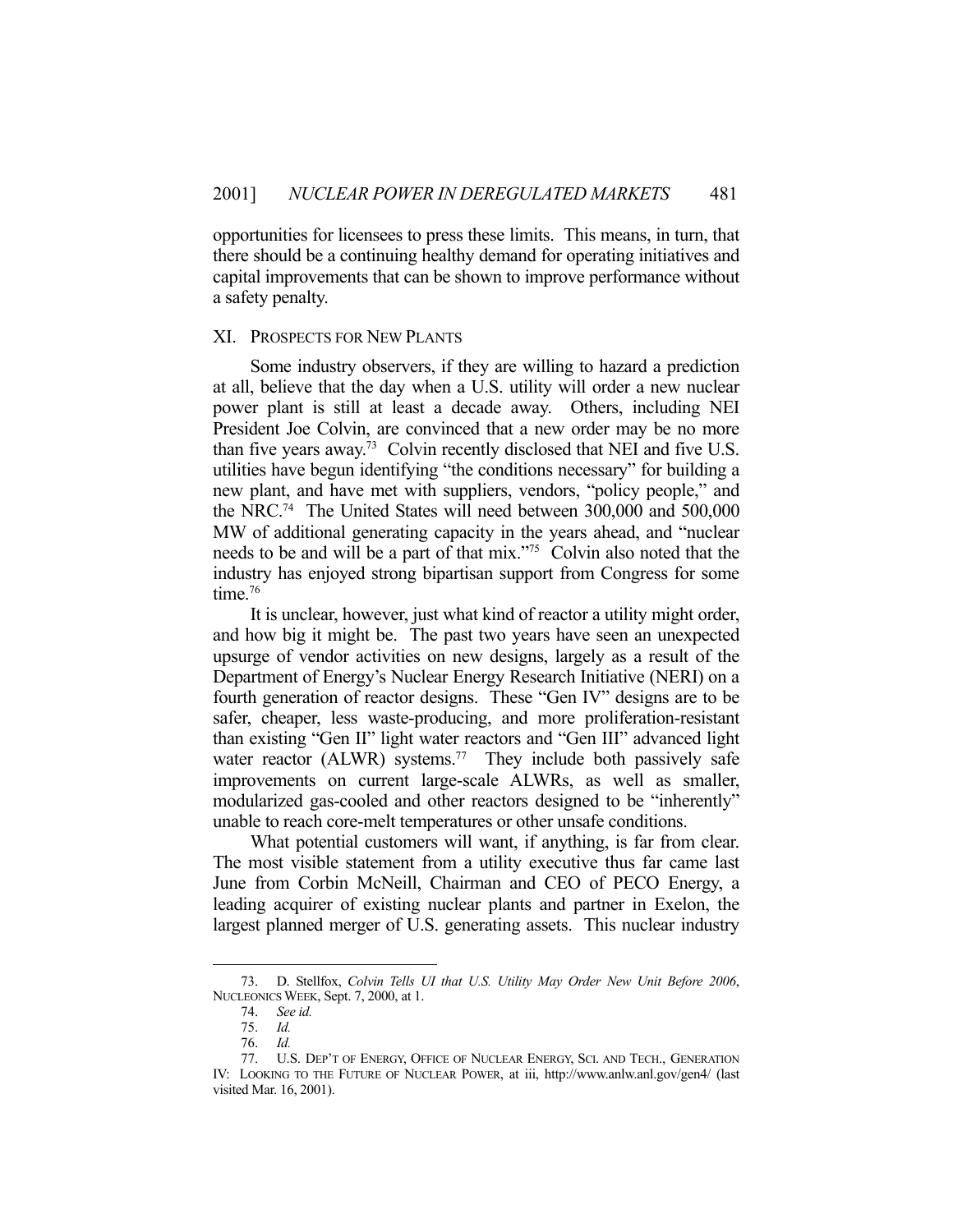leader told Congress that large new plants of 1400 MW or greater will not have a place in the competitive U.S. market of the future.<sup>78</sup> U.S. utilities are more likely to be interested in smaller  $(\sim 120 \text{ MW})$ modularized plants such as the Pebble Bed Modular Reactor (PBMR) design of the South African utility Eskom, McNeill said, but their economic and safety advantages have yet to be sufficiently demonstrated.79 Since then, PECO has joined British Nuclear Fuels, Ltd. (BNFL) as an investor in the demonstration of Eskom's PBMR.<sup>80</sup> Plans call for starting construction of this demonstration facility in South Africa by mid-2001, with commercial operation by  $2005$ .<sup>81</sup> PECO has indicated that any new reactor design should have load following capability. This would favor smaller modular designs such as the PBMR.

 Other promising small modular designs include the General Atomics Gas Turbine-Modular Helium Reactor (GT-MHR) and the Westinghouse-led International Reactor, Innovative and Secure (IRIS). Unlike Gen III's, however, none of these modular designs have been certified by NRC for construction. It has been suggested that the need for NRC approvals makes it unlikely that the PBMR will be built in the United States for a number of years.<sup>82</sup>

 In contrast with PECO/Exelon, all three of the major nuclear operators, recently interviewed confidentially by Numark Associates on this point, stated that they do not share McNeill's "small is beautiful" worldview. Executives at Entergy, a leading acquirer and operator of existing reactors, are convinced that in the competitive interconnected national grid of the future, the more megawatts a unit can generate, the more profitable it can be. Such a customer requirement would favor an improved, more cost-effective variant of a large ALWR design that is already certified by the NRC. The Westinghouse AP-1000, a potential successor to the smaller NRC-certified AP-600, is one example of such a "Gen III-plus" design. A Duke Power executive agreed that larger units like the AP-1000 will be advantageous and predicted that a consortium of nuclear generating companies will someday build large nuclear energy

 <sup>78.</sup> *National Energy Policy: The Future of Nuclear and Coal Power in the United States: Hearing Before the House Subcomm. on Energy and Power of the Comm. on Commerce*, 106th Cong. (2000) (statement of Corbin McNeill, Jr., Chairman, President & CEO, PECO Energy Company), *available at* http://www.nei.org (June 8, 2000).

 <sup>79.</sup> *Id.*

 <sup>80.</sup> *Id.*

 <sup>81.</sup> A. MacLachlan, *Second International Investor Expected for PBMR Project*, NUCLEONICS WEEK, July 20, 2000, at 3.

 <sup>82.</sup> P. Marshall, *Inventive Small Reactor Concepts Spark New Nuclear Community Debate*, NUCLEONICS WEEK, Sept. 21, 2000, at 1.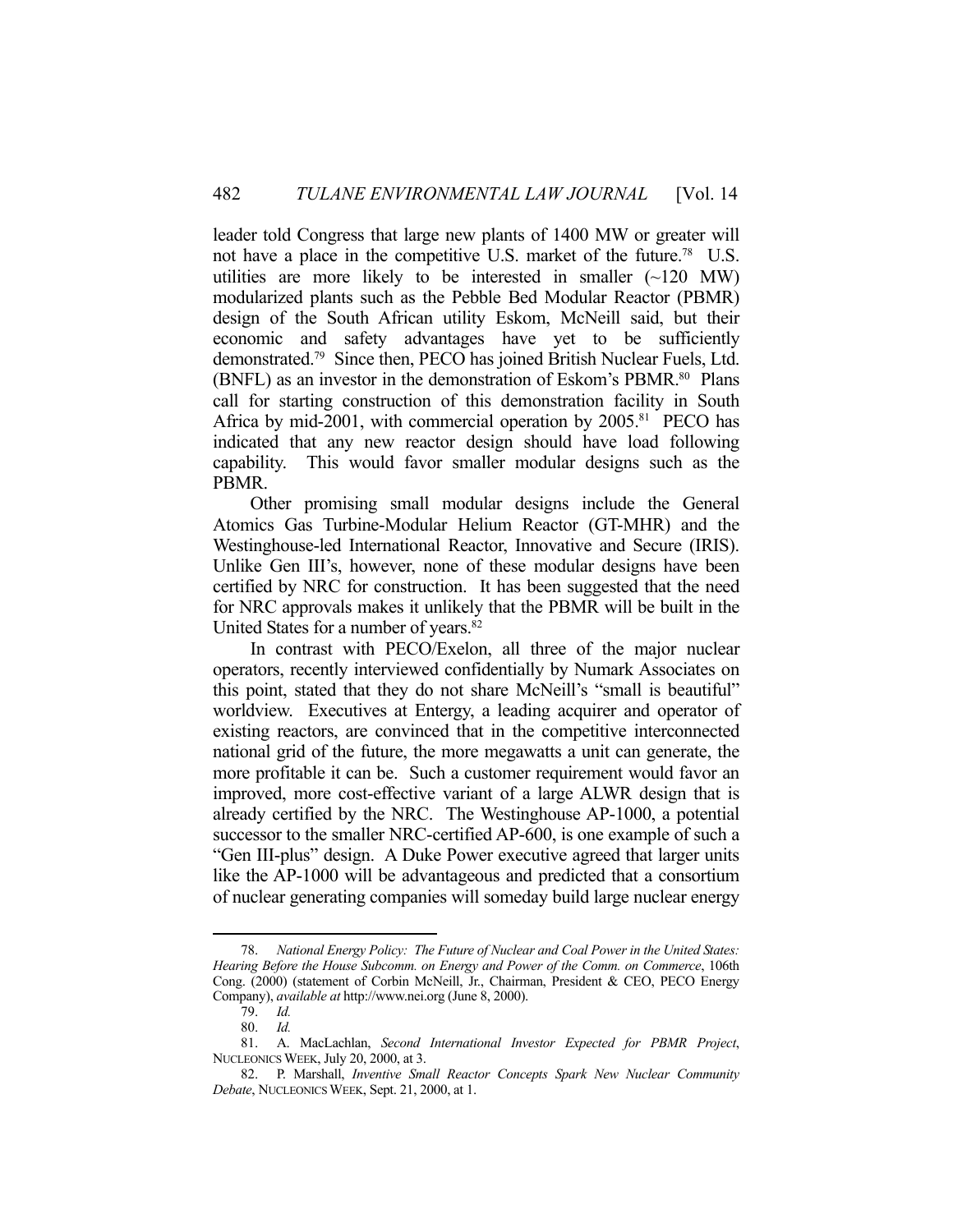parks in areas of the country with the best access to major transmission arteries. This executive also emphasized the importance of maximizing the manufacturing of future plants in factories and minimizing on-site construction costs.

 Whatever the future commercial prospects of the various reactor concepts, several things are clear about the outlook for new U.S. plant orders. First, the key to their competitiveness will be significant reductions in capital costs and construction times compared to current designs. Second, there will be no lack of demand for additional generating capacity in the U.S. market. Nationally, average reserve margins have declined substantially in recent years, from 14% in 1997 to a mere 9% last year. There should be room in this market for a vendor with the right reactor design. Third, regardless of the design ultimately selected for a new order, the investment climate for the next generation of nuclear plants will have to meet several other political and economic prerequisites. In addition to significant reductions in capital and even operating costs, these preconditions include:

- An operating record unblemished by any major safety problems at nuclear power plants anywhere in the world for several years running;
- Tangible progress on the management of nuclear waste, including firm and credible dates for actual movement of spent fuel off U.S. reactor sites; and
- Continuing high or volatile prices for natural gas.

 Given the uncertainties, it is difficult to predict when the next wave of U.S. reactor orders would begin. With increasing public awareness of power shortages, and possibly greater tolerance of nuclear power than ever before, it is not difficult to imagine a forward-looking major U.S. nuclear operator such as Exelon, Entergy, Nuclear Management Co., Duke Power or Dominion Resources deciding to place an order within this decade if the economics are right and the above-mentioned conditions are all met.

 In any case, if new reactor designs fail to find customers in the United States over the next decade or two, it will be hard to blame deregulation. A new reactor has not been ordered in the United States since before the Three Mile Island accident in 1979, long before deregulation began in the mid-1990s. If anything, the prospect of open market competition has been a tonic for existing nuclear plants. As for new plants, deregulation is accelerating efforts to lower capital costs. If these efforts succeed and if safe operations progress in the waste